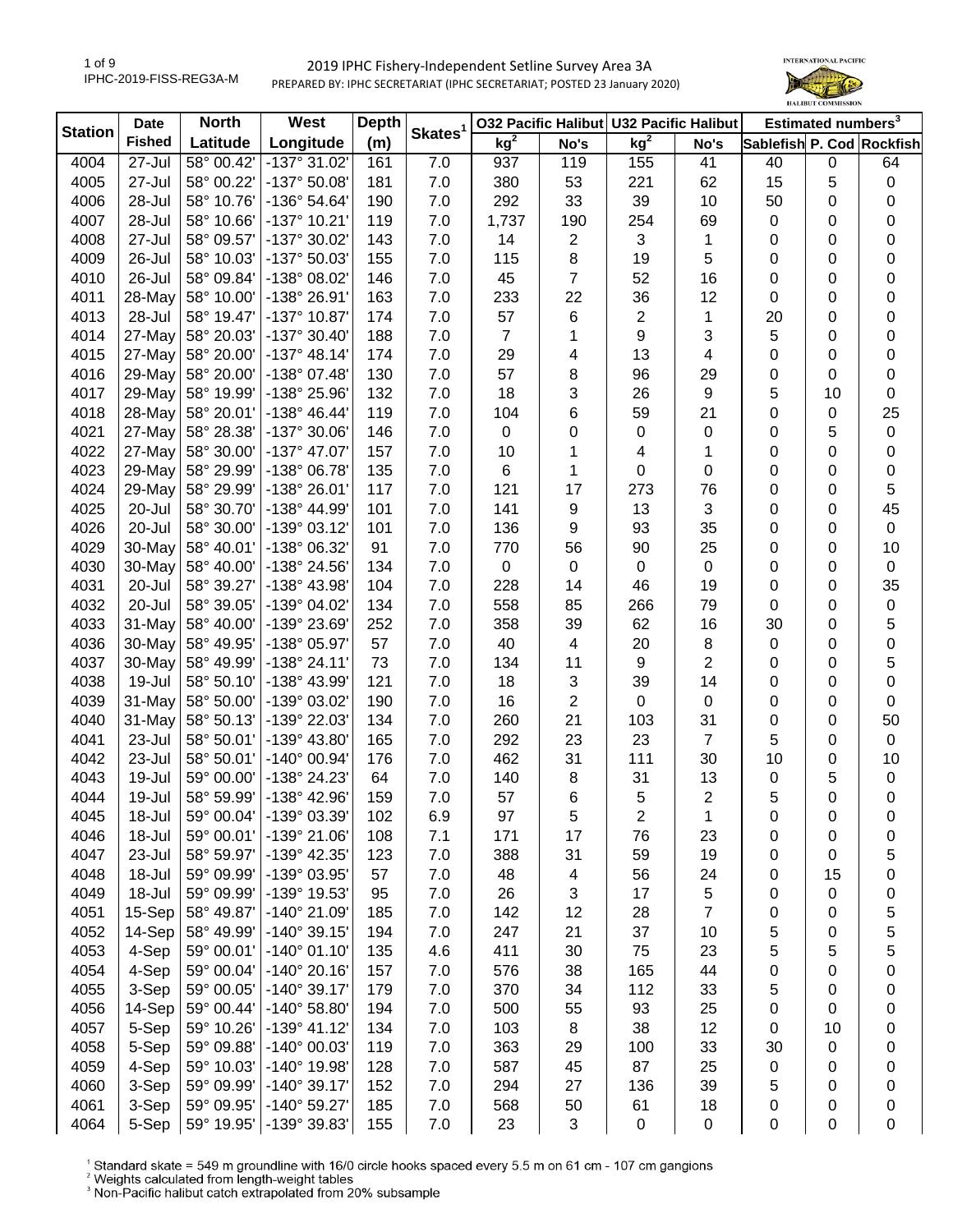

| <b>Station</b> | <b>Date</b>   | <b>North</b> | West                         | <b>Depth</b> | Skates <sup>1</sup> | 032 Pacific Halibut U32 Pacific Halibut |                |                 |                         |             | Estimated numbers <sup>3</sup> |                           |
|----------------|---------------|--------------|------------------------------|--------------|---------------------|-----------------------------------------|----------------|-----------------|-------------------------|-------------|--------------------------------|---------------------------|
|                | <b>Fished</b> | Latitude     | Longitude                    | (m)          |                     | kg <sup>2</sup>                         | No's           | kg <sup>2</sup> | No's                    |             |                                | Sablefish P. Cod Rockfish |
| 4065           | 28-Aug        | 59° 19.91'   | -139° 59.98'                 | 161          | 6.9                 | 223                                     | 22             | 12              | $\sqrt{3}$              | 0           | $\boldsymbol{0}$               | 0                         |
| 4066           | 1-Sep         | 59° 19.88'   | -140° 20.09'                 | 128          | 7.0                 | 560                                     | 50             | 142             | 41                      | 0           | 0                              | 0                         |
| 4067           | 1-Sep         | 59° 20.14'   | $-140^{\circ}$ 39.12         | 141          | 7.0                 | 271                                     | 21             | 146             | 41                      | 5           | 0                              | 0                         |
| 4068           | 10-Sep        | 59° 20.00'   | $-140^{\circ} 59.41'$        | 159          | 6.9                 | 359                                     | 40             | 56              | 16                      | 0           | 0                              | 0                         |
| 4069           | 10-Sep        | 59° 20.09'   | $-141°$ 14.12                | 335          | 7.0                 | 124                                     | 14             | 0               | 0                       | 79          | 0                              | 10                        |
| 4070           | 10-Sep        | 59° 20.06'   | $-141^{\circ}$ 39.28         | 190          | 7.0                 | 824                                     | 87             | 46              | 13                      | $\mathbf 0$ | 0                              | $\pmb{0}$                 |
| 4071           | 9-Sep         | 59° 20.75'   | $-141°57.91'$                | 207          | 7.2                 | 499                                     | 54             | 9               | 2                       | 0           | 0                              | 5                         |
| 4072           | 28-Aug        | 59° 30.44'   | -139° 59.94'                 | 110          | 6.9                 | 0                                       | 0              | 3               | 1                       | 0           | 0                              | $\mathbf 0$               |
| 4073           | 1-Sep         | 59° 29.93'   | -140° 18.93'                 | 230          | 7.0                 | 20                                      | 1              | 0               | 0                       | 0           | 0                              | 5                         |
| 4074           | 8-Sep         | 59° 30.12'   | -140° 38.85'                 | 280          | 7.0                 | 138                                     | 13             | 4               | 1                       | 30          | 0                              | 10                        |
| 4075           | 8-Sep         | 59° 30.03'   | -140° 57.99'                 | 300          | 6.9                 | 66                                      | 7              | 0               | 0                       | 59          | 0                              | 15                        |
| 4076           | 9-Sep         | 59° 29.53'   | $-141°$ 18.56'               | 166          | 7.0                 | 75                                      | 9              | 0               | 0                       | $\mathbf 0$ | 0                              | $\pmb{0}$                 |
| 4077           | 9-Sep         | 59° 29.79'   | $-141°38.02'$                | 165          | 7.0                 | 23                                      | $\overline{2}$ | 0               | 0                       | 5           | 0                              | $\mathbf 0$               |
| 4078           | 9-Sep         | 59° 29.95'   | $-141^{\circ}57.80'$         | 179          | 7.0                 | 93                                      | 11             | 3               | 1                       | 0           | 0                              | $\mathbf 0$               |
| 4079           | 27-Aug        | 59° 39.79'   | -139° 59.09'                 | 144          | 7.0                 | 418                                     | 28             | 38              | 11                      | 0           | 74                             | $\pmb{0}$                 |
| 4080           | 9-Sep         | 59° 39.90'   | $-140^{\circ} 58.40^{\circ}$ | 53           | 7.0                 | 12                                      | 1              | 0               | 0                       | 0           | 0                              | 0                         |
| 4081           | 9-Sep         | 59° 40.01'   | $-141°$ 19.12                | 64           | 7.0                 | 0                                       | 0              | 0               | 0                       | 0           | 0                              | 0                         |
| 4082           | 7-Sep         | 59° 40.38'   | $-141°38.02'$                | 88           | 6.9                 | 0                                       | 0              | 0               | 0                       | 0           | 0                              | 0                         |
| 4083           | 6-Sep         | 59° 40.28'   | $-141°58.02'$                | 148          | 7.0                 | 151                                     | 13             | 4               | 1                       | 0           | 0                              | 0                         |
| 4084           | 10-Sep        | 59° 39.69'   | $-142^{\circ}$ 18.10         | 219          | 7.0                 | 62                                      | 7              | 4               | 2                       | 0           | 0                              | $\pmb{0}$                 |
| 4085           | 11-Sep        | 59° 40.02'   | $-142^{\circ}$ 38.49         | 391          | 7.6                 | 183                                     | 20             | 19              | 5                       | 59          | 0                              | 5                         |
| 4086           | 11-Sep        | 59° 40.01'   | $-142^{\circ} 58.37'$        | 194          | 7.2                 | 590                                     | 57             | 6               | 2                       | $\mathbf 0$ | 5                              | $\mathbf 0$               |
| 4087           | 11-Sep        | 59° 40.01'   | $-143°$ 16.46                | 271          | 6.9                 | 406                                     | 29             | 3               | 1                       | 20          | 5                              | 0                         |
| 4088           | 12-Sep        | 59° 39.71'   | -143° 37.03'                 | 143          | 7.0                 | 389                                     | 29             | 60              | 16                      | 0           | 0                              | 10                        |
| 4089           | 13-Sep        | 59° 40.07'   | $-143^{\circ}$ 57.74'        | 124          | 7.1                 | 318                                     | 19             | 14              | 3                       | 0           | 0                              | 10                        |
| 4090           | 13-Sep        | 59° 40.28'   | -144° 16.52'                 | 157          | 7.0                 | 125                                     | 10             | $\overline{c}$  | 1                       | 0           | 0                              | 5                         |
| 4091           | 13-Sep        | 59° 40.07'   | -144° 36.54'                 | 146          | 7.0                 | 11                                      | 1              | 0               | 0                       | 0           | 0                              | $\mathbf 0$               |
| 4092           | 6-Sep         | 59° 50.29'   | $-141°59.21'$                | 69           | 7.0                 | $\pmb{0}$                               | 0              | 0               | 0                       | 0           | 0                              | $\pmb{0}$                 |
| 4093           | 5-Sep         | 59° 50.02'   | $-142^{\circ}$ 18.45'        | 88           | 7.0                 | 904                                     | 57             | 34              | 10                      | 0           | 0                              | 5                         |
| 4094           | 5-Sep         | 59° 49.95'   | -142° 37.51'                 | 152          | 6.8                 | 453                                     | 31             | 11              | 3                       | 0           | 0                              | $\pmb{0}$                 |
| 4095           | 4-Sep         | 59° 50.03'   | -142° 57.80'                 | 174          | 7.0                 | 66                                      | 6              | 6               | $\overline{c}$          | 5           | 0                              | $\mathbf 0$               |
| 4096           | 2-Sep         | 59° 50.25'   | $-143°$ 17.87                | 221          | 7.0                 | 149                                     | 19             | 43              | 11                      | 10          | 0                              | 0                         |
| 4097           | 3-Sep         | 59° 50.10'   | -143° 37.97'                 | 282          | 7.0                 | 59                                      |                | 0               | 0                       | 40          | 0                              | 35                        |
| 4098           | 1-Sep         | 59° 50.17'   | $-143°58.19'$                | 90           | 7.0                 | 48                                      | 6<br>4         | 18              | 5                       | $\mathbf 0$ | 0                              | 0                         |
|                |               |              |                              |              |                     |                                         |                |                 |                         |             |                                |                           |
| 4099           | 1-Sep         |              | 59° 49.94'   -144° 17.34'    | 66           | 7.0                 | 91                                      | 6              | 16              | 5                       | 5           | 35                             | 0                         |
| 4100           | 4-Sep         | 60° 00.03'   | -142° 39.86'                 | 79           | 7.0                 | 40                                      | 2              | 3               | 1                       | 0           | 0                              | 0                         |
| 4101           | 4-Sep         | 59° 59.97'   | $-142^{\circ}58.72'$         | 115          | 6.9                 | 0                                       | 0              | 0               | 0                       | 0           | 0                              | 0                         |
| 4104           | 8-Jun         | 59° 19.91'   | -146° 54.97'                 | 192          | 7.0                 | 53                                      | 7              | 5               | $\overline{\mathbf{c}}$ | 0           | 0                              | 0                         |
| 4105           | 8-Jun         | 59° 19.99'   | $-147°$ 14.99                | 188          | 7.0                 | 55                                      | 7              | 12              | 3                       | 0           | 0                              | 0                         |
| 4106           | 5-Jun         | 59° 30.01'   | $-145°$ 16.15'               | 134          | 7.0                 | 109                                     | 9              | 13              | 4                       | 0           | 0                              | 15                        |
| 4107           | 6-Jun         | 59° 29.99'   | $-145°55.19'$                | 168          | 7.0                 | 158                                     | 23             | 30              | 8                       | 0           | 0                              | $\mathbf 0$               |
| 4108           | 15-Jun        | 59° 30.06'   | -146° 35.00'                 | 93           | 7.0                 | 57                                      | 6              | 17              | 5                       | 0           | 0                              | 10                        |
| 4109           | 8-Jun         | 59° 30.00'   | $-146°54.34'$                | 192          | 7.0                 | 56                                      | 9              | 12              | 3                       | 0           | 0                              | 0                         |
| 4110           | 8-Jun         | 59° 30.00'   | $-147^{\circ}$ 14.01         | 218          | 7.0                 | 19                                      | 2              | 0               | 0                       | 0           | 0                              | 0                         |
| 4111           | 9-Jun         | 59° 30.02'   | -147° 33.98'                 | 113          | 7.0                 | 0                                       | 0              | 0               | 0                       | 0           | 0                              | 0                         |
| 4112           | 6-Jun         | 59° 39.87'   | -145° 33.98'                 | 110          | 7.0                 | 0                                       | 0              | 0               | 0                       | 0           | 0                              | 0                         |
| 4113           | 6-Jun         | 59° 40.03'   | $-145^{\circ} 54.01'$        | 82           | 7.0                 | 48                                      | 4              | 70              | 21                      | 0           | 0                              | 0                         |
| 4114           | 16-Jun        | 59° 39.93'   | -146° 13.99'                 | 84           | 7.0                 | 16                                      | 2              | 22              | $\overline{7}$          | 0           | 0                              | $\mathbf 0$               |
| 4115           | 15-Jun        | 59° 40.05'   | -146° 33.99'                 | 88           | 7.0                 | 89                                      | 6              | 28              | 7                       | 0           | 0                              | 10                        |
| 4116           | 15-Jun        | 59° 39.95'   | $-146°53.01'$                | 112          | 7.0                 | 26                                      |                | 0               | 0                       | 0           | 0                              | $\pmb{0}$                 |
| 4117           | 9-Jun         | 59° 40.01'   | -147° 13.09'                 | 181          | 7.0                 | 18                                      | 1              | 0               | 0                       | 0           | 0                              | $\mathbf 0$               |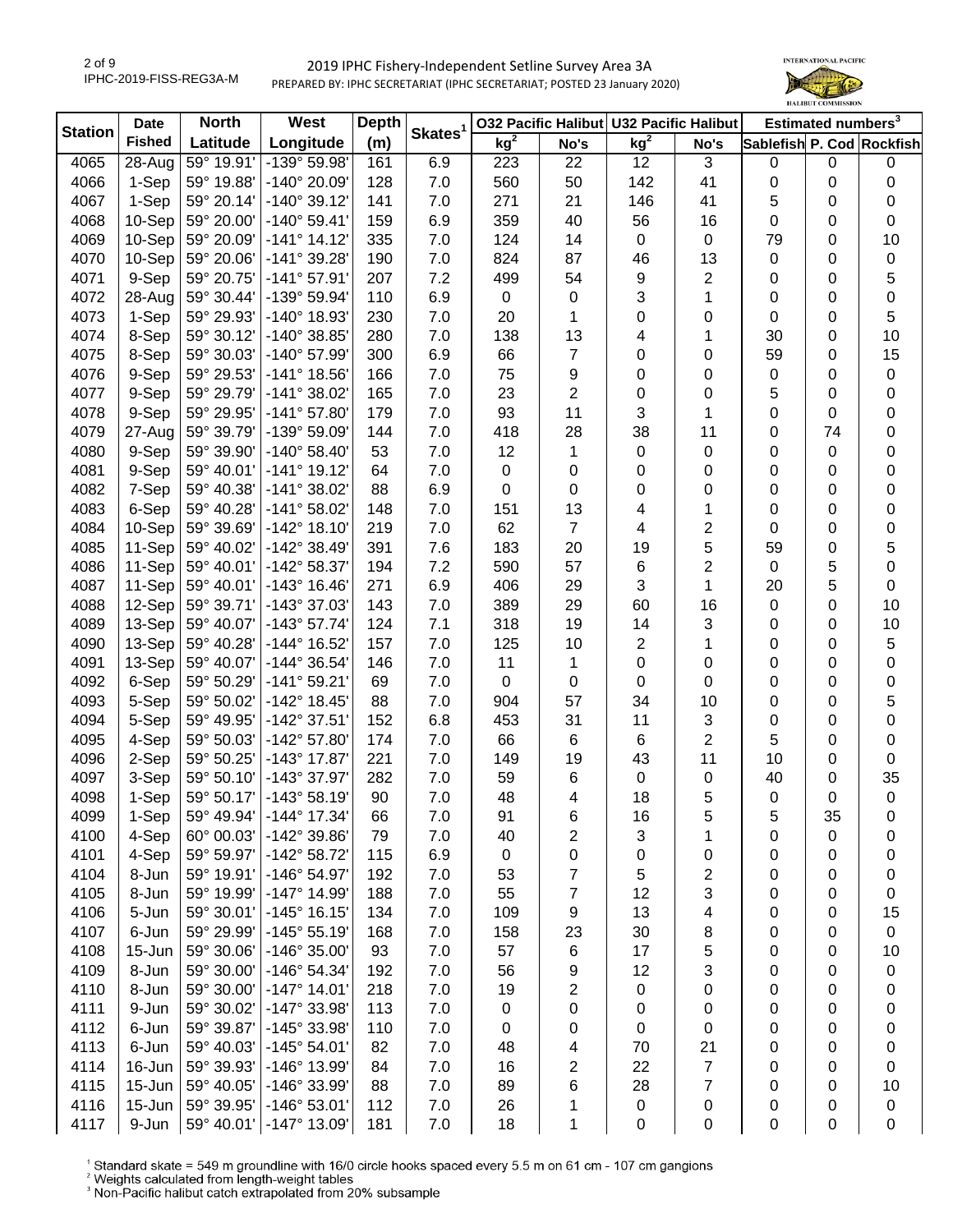

| <b>Station</b> | <b>Date</b>    | <b>North</b>               | West                         | <b>Depth</b> |                     |                 | 032 Pacific Halibut U32 Pacific Halibut |                 |                |             | Estimated numbers <sup>3</sup> |                           |
|----------------|----------------|----------------------------|------------------------------|--------------|---------------------|-----------------|-----------------------------------------|-----------------|----------------|-------------|--------------------------------|---------------------------|
|                | <b>Fished</b>  | Latitude                   | Longitude                    | (m)          | Skates <sup>1</sup> | kg <sup>2</sup> | No's                                    | kg <sup>2</sup> | No's           |             |                                | Sablefish P. Cod Rockfish |
| 4118           | 9-Jun          | 59° 39.99'                 | $-147°33.10'$                | 123          | 7.0                 | $\mathbf 0$     | 0                                       | 0               | $\pmb{0}$      | 0           | $\pmb{0}$                      | 0                         |
| 4119           | 4-Jun          | 59° 50.00'                 | $-144^{\circ} 58.05'$        | 198          | 7.0                 | 10              | 1                                       | 1               | 1              | 0           | 5                              | 5                         |
| 4120           | 16-Jun         | 59° 50.11'                 | $-145^{\circ} 53.06'$        | 104          | 7.0                 | 48              | 2                                       | 0               | 0              | 0           | 0                              | $\mathbf 0$               |
| 4121           | 14-Jun         | 59° 50.08'                 | -146° 12.99'                 | 64           | 7.0                 | 48              | 4                                       | 23              | $\overline{7}$ | 0           | 0                              | 5                         |
| 4122           | 14-Jun         | 59° 49.97'                 | -146° 32.99'                 | 73           | 7.0                 | 70              | 5                                       | 8               | 2              | 0           | 0                              | 0                         |
| 4123           | 13-Jun         | 59° 50.09'                 | -146° 52.99'                 | 79           | 7.0                 | 6               | 1                                       | 18              | 6              | 0           | 0                              | 0                         |
| 4124           | 13-Jun         | 59° 50.01'                 | $-147°$ 13.27                | 141          | 7.0                 | 122             | 15                                      | 30              | 9              | 0           | 10                             | 0                         |
| 4125           | 3-Jul          | 59° 59.99'                 | $-144^{\circ}$ 39.00         | 227          | 7.0                 | 464             | 45                                      | 10              | 3              | 45          | 5                              | 0                         |
| 4126           | 2-Jul          | 60° 00.00'                 | $-144^{\circ} 58.97'$        | 132          | 7.0                 | 167             | 17                                      | 14              | 3              | 0           | 0                              | 0                         |
| 4127           | $2-Jul$        | 60° 00.00'                 | -145° 19.02'                 | 121          | 7.0                 | 54              | $\overline{7}$                          | 13              | 3              | 0           | 0                              | 0                         |
| 4128           | 14-Jun         | 59° 59.97'                 | -146° 11.96'                 | 64           | 7.0                 | 289             | 23                                      | 86              | 27             | 0           | 0                              | 0                         |
| 4129           | 14-Jun         | 60° 00.01'                 | -146° 32.07'                 | 68           | 7.0                 | 17              | $\overline{2}$                          | 35              | 13             | 0           | 0                              | $\mathbf 0$               |
| 4130           | 13-Jun         | 60° 00.12'                 | $-146°51.98'$                | 144          | 7.0                 | 0               | $\pmb{0}$                               | $\overline{2}$  | 1              | 0           | 0                              | $\mathbf 0$               |
| 4131           | 13-Jun         | 60° 00.04'                 | $-147°$ 12.01'               | 187          | 7.0                 | 221             | 23                                      | 9               | $\overline{c}$ | 0           | 40                             | $\pmb{0}$                 |
| 4132           | $1-Jul$        | 60° 09.93'                 | -145° 30.99'                 | 88           | 7.0                 | 355             | 36                                      | 55              | 15             | 0           | $\boldsymbol{0}$               | $\pmb{0}$                 |
| 4133           | 17-Jun         | 60° 09.95'                 | $-145°51.03'$                | 108          | 7.0                 | 77              | 9                                       | $\overline{7}$  | $\overline{2}$ | 0           | 0                              | $\mathbf 0$               |
| 4134           | 17-Jun         | 60° 09.98'                 | -146° 10.99'                 | 82           | 7.0                 | 216             | 24                                      | 103             | 33             | 0           | 0                              | 0                         |
| 4135           | 26-Jun         | 60° 10.08'                 | -147° 30.98'                 | 75           | 7.0                 | 221             | 18                                      | 65              | 19             | 0           | 10                             | 10                        |
| 4136           | 26-Jun         | 60° 10.00'                 | $-147°50.94'$                | 346          | 7.0                 | 331             | 39                                      | 120             | 32             | 5           | 0                              | 10                        |
| 4137           | 26-Jun         | 60° 20.07'                 | -147° 30.99'                 | 134          | 7.0                 | 569             | 52                                      | 70              | 19             | 0           | 50                             | 5                         |
| 4138           | 19-Jun         | 60° 29.99'                 | -146° 29.22'                 | 68           | 7.0                 | 232             | 15                                      | 75              | 25             | 0           | 0                              | 0                         |
| 4139           | 19-Jun         | 60° 30.00'                 | $-146^{\circ}$ 48.99'        | 399          | 6.9                 | 646             | 80                                      | 67              | 17             | 25          | 0                              | 10                        |
| 4140           | 23-Jun         | 60° 30.04'                 | $-147^{\circ}$ 10.00         | 185          | 7.0                 | 708             | 90                                      | 83              | 22             | 5           | 20                             | $\mathsf 0$               |
| 4141           | 23-Jun         | 60° 29.99'                 | -147° 30.32'                 | 205          | 7.0                 | 138             | 15                                      | 31              | 8              | 0           | 25                             | 30                        |
| 4142           | 25-Jun         | 60° 28.98'                 | $-147°50.01'$                | 465          | 7.0                 | 749             | 83                                      | 108             | 26             | 20          | 0                              | 10                        |
| 4143           | 19-Jun         | 60° 39.99'                 | $-146^{\circ}$ 49.00         | 415          | $7.0$               | 1,358           | 184                                     | 231             | 55             | 20          | 0                              | $\sqrt{5}$                |
| 4144           | 27-Jun         | 60° 40.12'                 | -147° 09.01'                 | 251          | 7.0                 | 550             | 65                                      | 163             | 41             | 5           | 35                             | 5                         |
| 4145           | 27-Jun         | 60° 49.90'                 | $-147^{\circ}$ 08.02'        | 271          | $7.0$               | 994             | 89                                      | 193             | 51             | 10          | 30                             | 10                        |
| 4146           | 24-Jun         | 60° 49.96'                 | $-148^\circ$ 10.00'          | 311          | $7.0$               | 273             | 21                                      | 55              | 14             | $\mathbf 0$ | 20                             | $\sqrt{5}$                |
| 4147           | 17-Jun         | 58° 40.00'                 | -148° 33.98'                 | 236          | 6.9                 | 297             | 36                                      | 22              | 5              | 98          | 5                              | 5                         |
| 4148           | 17-Jun         | 58° 40.00'                 | $-148°52.49'$                | 170          | 7.0                 | 185             | 27                                      | 29              | $\overline{7}$ | 20          | 25                             | 20                        |
| 4149           | 16-Jun         | 58° 50.01'                 | $-148^\circ$ 14.50           | 276          | 7.0                 | 509             | 62                                      | 47              | 13             | 100         | $\mathsf 0$                    | $\sqrt{5}$                |
| 4150           | 16-Jun         | 58° 49.97'                 | -148° 33.89'                 | 293          | 7.0                 | 395             | 38                                      | 20              | 5              | 84          | $\boldsymbol{0}$               | 0                         |
| 4151           | 17-Jun         | 58° 50.01'                 | -148° 52.23'                 | 260          | 7.0                 | 205             | 29                                      | $\mathbf 0$     | 0              | 84          | 0                              | 20                        |
| 4152           |                |                            |                              |              |                     |                 |                                         |                 |                |             | 0                              |                           |
| 4153           | 5-Jun<br>9-Jun | 58° 50.00'  <br>59° 01.02' | -149° 12.41<br>$-147°56.70'$ | 207<br>229   | 7.0<br>7.0          | 103<br>567      | 11<br>80                                | 8<br>161        | 2<br>45        | 0<br>5      | 45                             | 0<br>5                    |
| 4154           | 9-Jun          | 59° 00.00'                 | -148° 13.89'                 | 218          |                     |                 | 120                                     | 67              |                |             |                                |                           |
|                |                | 59° 00.01'                 |                              |              | 7.0                 | 902             |                                         |                 | 18             | 30          | 10                             | 15                        |
| 4157           | 13-Jun         |                            | $-149°$ 13.04                | 214          | 7.0                 | 202             | 28                                      | 18              | 5              | 64          | 0                              | 0                         |
| 4158           | 13-Jun         | 59° 00.02'                 | $-149°31.49'$                | 234          | 7.0                 | 43              | 5                                       | 12              | 3              | 15          | 0                              | 0                         |
| 4161           | 9-Jun          | 59° 10.00'                 | $-148°$ 13.75'               | 124          | 7.0                 | 926             | 97                                      | 105             | 34             | 0           | 0                              | 35                        |
| 4162           | 12-Jul         | 59° 10.37'                 | -148° 33.00'                 | 152          | 7.0                 | 189             | 27                                      | 48              | 13             | 0           | 0                              | 0                         |
| 4163           | 3-Jul          | 59° 09.02'                 | -148° 52.97'                 | 170          | 7.0                 | 410             | 59                                      | 83              | 20             | 15          | 0                              | 0                         |
| 4164           | 13-Jun         | 59° 09.99'                 | $-149°$ 12.84                | 148          | 7.0                 | 121             | 18                                      | 21              | 5              | 10          | 10                             | 5                         |
| 4165           | 13-Jun         | 59° 09.99'                 | -149° 32.00'                 | 157          | 6.9                 | 173             | 21                                      | 52              | 14             | $\pmb{0}$   | $\boldsymbol{0}$               | 0                         |
| 4166           | 5-Jul          | 59° 09.93'                 | $-149°51.03'$                | 132          | 7.0                 | 267             | 39                                      | 161             | 45             | 0           | 10                             | 5                         |
| 4167           | $2-Jul$        | 59° 19.99'                 | $-147°34.19'$                | 124          | 6.9                 | 570             | 66                                      | 127             | 38             | 0           | 5                              | 10                        |
| 4168           | $1-Jul$        | 59° 20.05'                 | $-147°54.13'$                | 183          | 7.0                 | 223             | 23                                      | 13              | 3              | 5           | 0                              | $\mathbf 0$               |
| 4169           | 12-Jul         | 59° 19.99'                 | $-148°$ 13.31                | 155          | 7.0                 | 445             | 55                                      | 52              | 13             | 5           | 10                             | 15                        |
| 4170           | 12-Jul         | 59° 20.21'                 | -148° 32.47'                 | 91           | 7.0                 | 1,231           | 103                                     | 91              | 24             | 0           | 0                              | 109                       |
| 4171           | 13-Jul         | 59° 20.02'                 | -148° 53.03'                 | 166          | 6.9                 | 366             | 50                                      | 47              | 12             | 5           | 10                             | 0                         |
| 4172           | 9-Jul          | 59° 20.00'                 | -149° 13.07'                 | 179          | $7.0$               | 584             | 69                                      | 38              | 9              | 10          | 25                             | $\mathbf 0$               |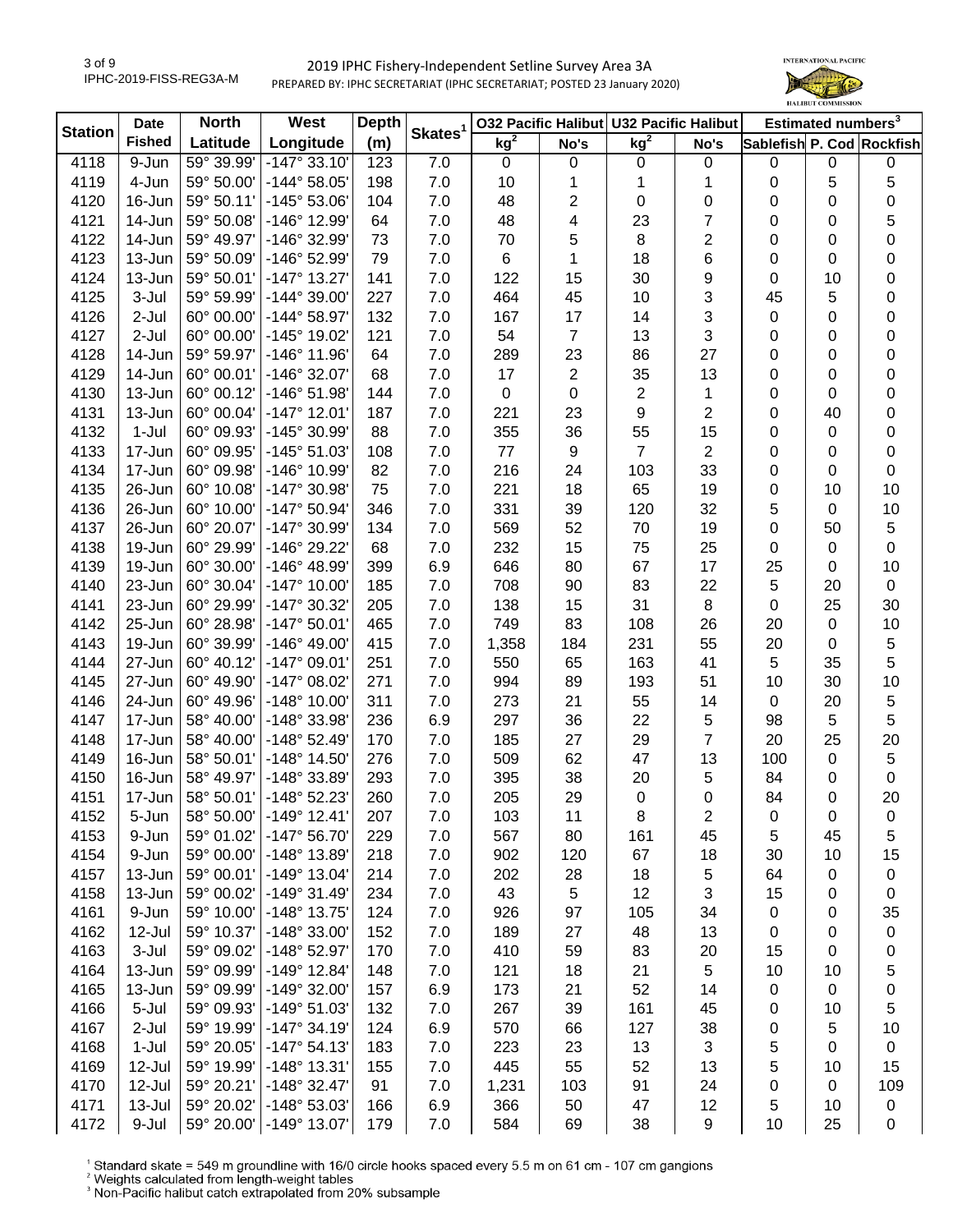

| <b>Station</b> | <b>Date</b>   | <b>North</b> | West                  | <b>Depth</b> | Skates <sup>1</sup> |                 |                | 032 Pacific Halibut U32 Pacific Halibut |      |                           | Estimated numbers <sup>3</sup> |                  |
|----------------|---------------|--------------|-----------------------|--------------|---------------------|-----------------|----------------|-----------------------------------------|------|---------------------------|--------------------------------|------------------|
|                | <b>Fished</b> | Latitude     | Longitude             | (m)          |                     | kg <sup>2</sup> | No's           | kg <sup>2</sup>                         | No's | Sablefish P. Cod Rockfish |                                |                  |
| 4173           | 9-Jul         | 59° 20.68'   | $-149°32.02'$         | 119          | 7.0                 | 622             | 71             | 186                                     | 59   | 0                         | 25                             | $\mathbf 0$      |
| 4174           | 6-Jul         | 59° 19.99'   | $-149°51.74'$         | 188          | 7.0                 | 102             | 11             | 8                                       | 2    | 5                         | 0                              | 0                |
| 4175           | 6-Jul         | 59° 20.72'   | -150° 10.95'          | 155          | 7.0                 | 735             | 84             | 104                                     | 29   | 0                         | 35                             | 0                |
| 4176           | 1-Jul         | 59° 30.02'   | $-147°53.61'$         | 113          | 7.0                 | 113             | 9              | 48                                      | 17   | 0                         | 0                              | $\pmb{0}$        |
| 4177           | $1-Jul$       | 59° 30.25'   | $-148°$ 11.41'        | 205          | 6.9                 | 44              | 4              | 8                                       | 3    | 5                         | 0                              | 0                |
| 4178           | $13 -$ Jul    | 59° 30.26'   | -148° 32.98'          | 93           | 7.0                 | 99              | 10             | 265                                     | 92   | 0                         | 0                              | 10               |
| 4179           | 13-Jul        | 59° 29.99'   | $-148°51.31'$         | 157          | 7.0                 | 62              | 9              | 31                                      | 9    | 0                         | 0                              | $\pmb{0}$        |
| 4180           | 9-Jul         | 59° 29.25'   | -149° 11.99'          | 234          | 7.0                 | 254             | 29             | 21                                      | 5    | 5                         | 50                             | 5                |
| 4181           | 9-Jul         | 59° 30.00'   | -149° 31.73'          | 104          | 7.0                 | 437             | 50             | 204                                     | 58   | 0                         | 25                             | $\mathbf 0$      |
| 4182           | 14-Jul        | 59° 30.01'   | -149° 50.59'          | 201          | 6.8                 | 304             | 31             | 21                                      | 5    | 39                        | 49                             | 0                |
| 4183           | 6-Jul         | 59° 30.13'   | -150° 10.93'          | 102          | 7.0                 | 528             | 63             | 137                                     | 40   | $\mathbf 0$               | 15                             | 20               |
| 4184           | $11 -$ Jul    | 59° 40.01'   | $-147°54.14'$         | 68           | 7.0                 | 1,043           | 84             | 122                                     | 35   | 0                         | 0                              | 59               |
| 4185           | $11 -$ Jul    | 59° 40.05'   | $-148°$ 11.96'        | 104          | 7.0                 | 62              | 8              | 67                                      | 20   | 10                        | 5                              | $\pmb{0}$        |
| 4186           | 30-Jun        | 59° 40.04'   | -148° 33.72'          | 203          | 7.0                 | 32              | 4              | $\pmb{0}$                               | 0    | 15                        | 0                              | 5                |
| 4187           | 30-Jun        | 59° 40.84'   | $-148°51.94'$         | 177          | $7.0$               | 11              | $\overline{2}$ | 0                                       | 0    | 5                         | 0                              | $\boldsymbol{0}$ |
| 4188           | 12-Jun        | 59° 39.99'   | $-149°$ 11.93         | 208          | 7.0                 | 110             | 12             | 0                                       | 0    | 10                        | 0                              | $\pmb{0}$        |
| 4189           | 14-Jul        | 59° 40.04'   | -149° 32.34'          | 291          | 7.0                 | 311             | 40             | 38                                      | 9    | 5                         | 5                              | 0                |
| 4190           | $11 -$ Jul    | 59° 50.32'   | -148° 11.99'          | 84           | 7.0                 | 230             | 24             | 184                                     | 60   | 0                         | 5                              | 0                |
| 4191           | $10 -$ Jul    | 59° 50.45'   | -148° 32.04'          | 134          | 7.0                 | 31              | 4              | 6                                       | 2    | 10                        | 5                              | 0                |
| 4192           | 30-Jun        | 59° 50.00'   | $-148°52.47'$         | 165          | 6.9                 | 21              | $\overline{2}$ | 0                                       | 0    | 15                        | 5                              | 0                |
| 4193           | 12-Jun        | 59° 50.00'   | -149° 12.58'          | 137          | 7.0                 | 235             | 25             | 69                                      | 18   | $\mathbf 0$               | 5                              | $\mathbf 0$      |
| 4194           | 12-Jun        | 59° 50.01'   | -149° 32.29'          | 155          | 7.0                 | 137             | 16             | 25                                      | 6    | 10                        | 0                              | $\mathbf 0$      |
| 4195           | 7-Jun         | 58° 00.01'   | -149° 13.23'          | 141          | 7.0                 | 1,407           | 222            | 459                                     | 116  | $\pmb{0}$                 | 30                             | 15               |
| 4196           | 7-Jun         | 58° 09.99'   | -148° 53.87'          | 134          | 7.0                 | 631             | 94             | 315                                     | 86   | 0                         | 25                             | $\mathsf 0$      |
| 4197           | 6-Jun         | 58° 09.99'   | -149° 12.65'          | 117          | 7.0                 | 668             | 98             | 375                                     | 103  | 0                         | 5                              | 40               |
| 4199           | 15-Jun        | 58° 09.97'   | $-149°50.11'$         | 139          | 7.0                 | 211             | 35             | 61                                      | 14   | 15                        | 40                             | 5                |
| 4200           | 8-Jun         | 58° 20.01'   | $-148°35.12'$         | 185          | 7.0                 | 651             | 95             | 124                                     | 33   | 40                        | 20                             | 5                |
| 4201           | 6-Jun         | 58° 19.97'   | -148° 53.93'          | 124          | 7.0                 | 430             | 62             | 319                                     | 109  | $\mathbf 0$               | 6                              | 0                |
| 4202           | 6-Jun         | 58° 20.00'   | $-149°$ 13.19         | 155          | 7.0                 | 448             | 72             | 310                                     | 78   | 0                         | 195                            | 0                |
| 4203           | 14-Jun        | 58° 20.00'   | -149° 31.93'          | 150          | 7.0                 | 504             | 82             | 379                                     | 100  | 15                        | 20                             | 0                |
| 4204           | 15-Jun        | 58° 20.01'   | $-149°50.65'$         | $77$         | 7.0                 | 146             | 23             | 517                                     | 160  | $\mathbf 0$               | $\mathsf 0$                    | 5                |
| 4205           | 24-Jun        | 58° 20.02'   | $-150^{\circ}$ 10.16' | 51           | 6.9                 | 893             | 103            | 421                                     | 118  | $\pmb{0}$                 | $\boldsymbol{0}$               | $\mathbf 0$      |
| 4206           | 24-Jun        | 58° 20.04'   | -150° 29.01'          | 57           | 7.0                 | 62              | 9              | 102                                     | 33   | 0                         | $\boldsymbol{0}$               | 0                |
| 4207           | 8-Jun         | 58° 30.01'   | -148° 33.59'          | 157          | 7.0                 | 489             | 75             | 210                                     | 62   | 15                        | 30                             | 0                |
| 4208           | 8-Jun         | 58° 30.01'   | $-148°52.64'$         | 113          | 7.0                 | 229             | 30             | 266                                     | 97   | 0                         | 55                             | 5                |
| 4209           | 14-Jun        | 58° 30.00'   | $-149°$ 13.00         | 119          | 7.0                 | 385             | 55             | 127                                     | 43   | 5                         | 89                             | 0                |
| 4210           | 14-Jun        | 58° 30.01'   | $-149°32.00'$         | 139          | 7.0                 | 163             | 25             | 194                                     | 58   | 5                         | 45                             | 0                |
| 4211           | 4-Jun         | 58° 30.16'   | -149° 51.03'          | 137          | 7.0                 | 11              | 2              | 4                                       | 1    | 0                         | 5                              | 0                |
| 4212           | 4-Jun         | 58° 30.01'   | $-150^{\circ}$ 09.46  | 93           | 7.0                 | 30              | 4              | 12                                      | 3    | 0                         | 0                              | 0                |
| 4213           | 24-Jun        | 58° 29.66'   | -150° 29.02'          | 84           | 7.0                 | 9               | 1              | 230                                     | 79   | 0                         | 0                              | 5                |
| 4214           | 23-Jun        | 58° 29.86'   | $-150^{\circ}$ 48.01' | 101          | 7.0                 | 216             | 30             | 370                                     | 113  | 20                        | 0                              | 0                |
| 4215           | 5-Jun         | 58° 40.15'   | $-149°$ 13.00         | 132          | 7.0                 | 86              | 10             | 34                                      | 10   | 0                         | 10                             | 5                |
| 4216           | 5-Jun         | 58° 40.01'   | -149° 31.91'          | 135          | 7.0                 | 64              | 10             | 27                                      | 8    | 0                         | 0                              | 10               |
| 4217           | 4-Jun         | 58° 40.00'   | $-149°51.10'$         | 150          | 7.0                 | 42              | 7              | $\overline{\mathbf{4}}$                 | 1    | 0                         | 0                              | 0                |
| 4218           | 4-Jun         | 58° 39.99'   | -150° 09.52'          | 124          | 7.0                 | 41              | 6              | 11                                      | 3    | 0                         | 0                              | 0                |
| 4219           | 25-Jun        | 58° 40.03'   | $-150^{\circ}$ 29.10  | 201          | 7.0                 | 177             | 25             | 61                                      | 16   | 69                        | 15                             | 0                |
| 4220           | 23-Jun        | 58° 40.04'   | $-150^{\circ}$ 49.40  | 201          | $7.0$               | 292             | 45             | 114                                     | 26   | 60                        | 45                             | 0                |
| 4221           | 23-Jun        | 58° 39.99'   | -151° 08.71'          | 194          | 7.0                 | 534             | 74             | 112                                     | 28   | 50                        | 30                             | 0                |
| 4222           | 5-Jun         | 58° 50.01'   | $-149°31.49'$         | 223          | 7.0                 | 240             | 26             | 3                                       | 1    | 15                        | 0                              | 0                |
| 4225           | 25-Jun        | 58° 50.00'   | -150° 30.38'          | 172          | 7.0                 | 185             | 28             | 29                                      | 7    | 45                        | 15                             | 0                |
| 4226           | 25-Jun        | 58° 50.03'   | $-150^{\circ}$ 48.47  | 176          | 6.9                 | 172             | 23             | 59                                      | 15   | 29                        | 39                             | 0                |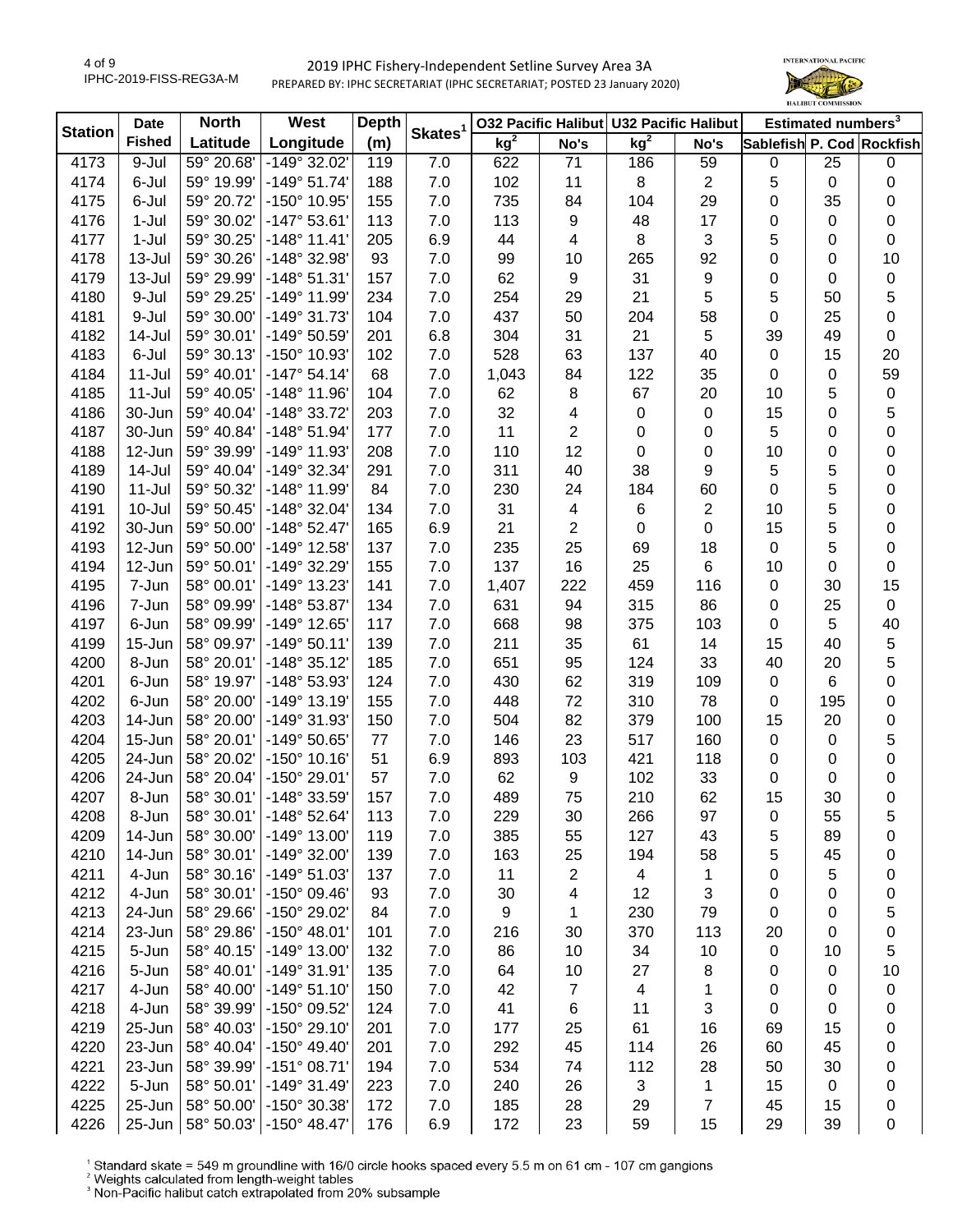

| <b>Station</b> | <b>Date</b>      | <b>North</b>             | West                                  | <b>Depth</b> |                     | 032 Pacific Halibut U32 Pacific Halibut |                         |                 |           | Estimated numbers <sup>3</sup> |             |                           |
|----------------|------------------|--------------------------|---------------------------------------|--------------|---------------------|-----------------------------------------|-------------------------|-----------------|-----------|--------------------------------|-------------|---------------------------|
|                | <b>Fished</b>    | Latitude                 | Longitude                             | (m)          | Skates <sup>1</sup> | $kg^2$                                  | No's                    | kg <sup>2</sup> | No's      |                                |             | Sablefish P. Cod Rockfish |
| 4227           | $22 - Jun$       | 58° 50.02'               | $-151^{\circ}$ 08.54'                 | 141          | 7.0                 | 223                                     | 34                      | 146             | 40        | 5                              | 5           | 0                         |
| 4228           | 22-Jun           | 58° 50.07'               | $-151°$ 27.13'                        | 108          | 7.0                 | 189                                     | 27                      | 339             | 109       | 0                              | $\mathbf 0$ | 10                        |
| 4231           | 21-Jun           | 59° 00.05'               | -150° 30.21'                          | 119          | 7.0                 | 249                                     | 37                      | 168             | 47        | 0                              | 0           | 0                         |
| 4232           | 21-Jun           | 59° 00.07'               | -150° 49.30'                          | 163          | 6.9                 | 407                                     | 60                      | 111             | 30        | 0                              | 15          | 0                         |
| 4234           | 26-Jun           | 59° 00.00'               | -151° 27.93'                          | 126          | 6.9                 | 423                                     | 46                      | 215             | 62        | 0                              | 54          | 5                         |
| 4236           | 21-Jun           | 59° 09.93'               | -150° 30.61'                          | 121          | 7.0                 | 138                                     | 16                      | 74              | 22        | 0                              | 20          | $\pmb{0}$                 |
| 4237           | 27-Jun           | 59° 10.00'               | -150° 51.30'                          | 88           | 7.0                 | 671                                     | 65                      | 213             | 62        | 0                              | 0           | 74                        |
| 4238           | 26-Jun           | 59° 09.99'               | -151° 08.65'                          | 60           | 7.0                 | 797                                     | 83                      | 155             | 40        | 0                              | 0           | 35                        |
| 4239           | 27-Jun           | 59° 19.09'               | -150° 31.07'                          | 203          | 6.9                 | 1,142                                   | 103                     | 61              | 15        | 10                             | 83          | 0                         |
| 4240           | 2-Jun            | 57° 20.00'               | -150° 45.94'                          | 161          | 7.0                 | 30                                      | 5                       | 65              | 16        | 35                             | 5           | 0                         |
| 4241           | 4-Jun            | 57° 29.98'               | -150° 08.96'                          | 448          | 6.9                 | 23                                      | 4                       | 16              | 4         | 78                             | 0           | 29                        |
| 4242           | 2-Jun            | 57° 30.00'               | -150° 28.00'                          | 152          | 7.1                 | 60                                      | 9                       | 93              | 25        | 40                             | 10          | $\pmb{0}$                 |
| 4243           | 2-Jun            | 57° 29.98'               | -150° 45.96'                          | 93           | $7.0$               | 531                                     | 76                      | 226             | 61        | 0                              | 10          | $\pmb{0}$                 |
| 4244           | 4-Jun            | 57° 39.98'               | -149° 49.95'                          | 422          | $7.0$               | 102                                     | 16                      | 57              | 14        | 64                             | $\pmb{0}$   | 5                         |
| 4245           | 4-Jun            | 57° 39.99'               | $-150^{\circ}$ 08.98'                 | 212          | 7.0                 | 208                                     | 37                      | 85              | 20        | 55                             | 5           | $\mathbf 0$               |
| 4246           | 3-Jun            | 57° 39.99'               | -150° 27.99'                          | 91           | 7.0                 | 268                                     | 42                      | 191             | 59        | 5                              | 10          | 0                         |
| 4247           | 22-Jun           | 57° 39.97'               | -150° 46.98'                          | 84           | 7.0                 | 653                                     | 85                      | 531             | 147       | 0                              | 10          | 0                         |
| 4248           | 22-Jun           | 57° 39.97'               | -151° 04.99'                          | 75           | 7.0                 | 103                                     | 14                      | 354             | 123       | 0                              | 35          | 0                         |
| 4249           | 13-Jun           | 57° 39.98'               | -151° 24.04'                          | 64           | 7.0                 | 72                                      | 10                      | 117             | 36        | 0                              | 20          | 0                         |
| 4250           | 5-Jun            | 57° 49.97'               | -149° 31.98'                          | 384          | 7.0                 | 217                                     | 32                      | 55              | 13        | 110                            | 0           | 10                        |
| 4251           | 5-Jun            | 57° 49.98'               | -149° 50.02'                          | 254          | 7.0                 | 72                                      | 12                      | 104             | 28        | 64                             | 0           | $\pmb{0}$                 |
| 4252           | 6-Jun            | 57° 49.99'               | -150° 08.98'                          | 198          | 7.0                 | 137                                     | 21                      | 189             | 50        | 34                             | 29          |                           |
| 4253           | 3-Jun            | 57° 49.99'               | -150° 28.02'                          | 90           | 7.0                 |                                         | 171                     | 455             | 120       |                                | 0           | 0                         |
| 4254           | 3-Jun            | 57° 49.99'               | $-150^{\circ}$ 47.01                  | 82           | 7.0                 | 1,254<br>314                            | 43                      | 194             | 62        | 0                              |             | 0                         |
| 4255           | 22-Jun           | 57° 50.02'               | -151° 05.99'                          | 71           | 7.0                 | 182                                     | 23                      | 499             | 156       | 0<br>0                         | 0<br>24     | 0<br>0                    |
| 4256           | 13-Jun           | 57° 49.98'               | $-151°$ 24.01'                        | 53           | 6.9                 | 121                                     | 14                      | 320             | 100       |                                | $\mathbf 0$ |                           |
| 4257           | 13-Jun           | 57° 49.96'               | -151° 42.95'                          | 51           | 7.0                 | 19                                      | $\overline{\mathbf{c}}$ | 54              | 17        | 0<br>0                         | 10          | 0<br>0                    |
| 4258           | 12-Jun           | 57° 50.00'               | -152° 01.95'                          | 91           | 7.0                 | 220                                     | 31                      | 320             | 91        | 0                              | 20          | 0                         |
| 4259           | 5-Jun            | 57° 59.94'               | -149° 32.00'                          | 146          | $7.0\,$             | 164                                     | 27                      | 136             | 34        | 40                             | 20          | $\pmb{0}$                 |
| 4260           | 5-Jun            | 57° 59.97'               | -149° 50.99'                          | 230          | $7.0\,$             | 262                                     | 43                      | 105             | 25        | 120                            | $\pmb{0}$   | $\pmb{0}$                 |
| 4261           | 6-Jun            | 57° 59.99'               | -150° 09.00'                          | 225          | 7.1                 | 106                                     | 18                      | 188             | 46        | 101                            | $\pmb{0}$   | 5                         |
| 4262           | 6-Jun            | 57° 59.95'               | -150° 27.98'                          | 161          | $7.0$               | 285                                     | 42                      | 167             | 44        | 30                             | 55          | $\pmb{0}$                 |
| 4263           | 21-Jun           | 57° 59.99'               | -150° 47.02'                          | 132          | 7.0                 | 221                                     | 30                      | 183             | 53        | 20                             | 25          |                           |
| 4264           | 21-Jun           | 58° 00.01'               | -151° 05.99'                          | 80           | 7.0                 | 583                                     | 83                      | 485             | 141       | $\mathbf 0$                    | 5           | 0                         |
|                | 14-Jun           |                          |                                       |              |                     |                                         |                         |                 |           |                                |             | 0                         |
| 4265<br>4266   | 14-Jun           | 57° 59.99'<br>58° 00.00' | -151° 24.99'<br>$-151^{\circ}$ 44.05' | 77           | 7.0<br>6.9          | 511<br>250                              | 72<br>39                | 470<br>295      | 133<br>85 | 5                              | 20<br>44    | 0                         |
|                | 12-Jun           | 58° 00.01'               |                                       | 117<br>176   |                     | 391                                     |                         |                 | 39        | 15                             |             | 0                         |
| 4267           | 12-Jun           | 58° 00.00'               | $-152^{\circ}$ 03.01'<br>-152° 22.00' | 201          | 7.0                 |                                         | 57                      | 153             | 42        | 25<br>27                       | 35<br>18    | 0                         |
| 4268<br>4269   | 7-Jun            | 58° 10.00'               | -150° 10.00'                          | 150          | 6.9<br>7.0          | 360<br>391                              | 49                      | 170<br>231      | 53        | 25                             | 40          | 0                         |
| 4270           | 7-Jun            | 58° 10.00'               | -150° 28.98'                          | 115          | 7.0                 | 162                                     | 60<br>20                | 52              | 13        | 34                             | 0           | 0                         |
| 4271           | 21-Jun           | 58° 10.04'               | $-150^{\circ}$ 48.00'                 | 110          | 7.0                 | 46                                      | 7                       | 92              | 31        | 10                             | 20          | 0                         |
| 4272           | 15-Jun           | 58° 10.00'               | -151° 06.92'                          | 141          | 7.0                 | 552                                     | 86                      | 261             | 71        | 34                             | 54          | 0                         |
| 4273           | 15-Jun           | 58° 09.98'               | -151° 24.93'                          | 163          | 7.0                 | 260                                     | 42                      | 373             | 98        |                                | 99          | 0                         |
| 4274           |                  | 58° 09.66'               | $-151^{\circ}$ 41.06'                 | 66           | 7.0                 | 472                                     |                         |                 |           | 10                             | 0           | 0                         |
|                | 14-Jun           |                          |                                       |              |                     |                                         | 45                      | 501             | 154       | 0                              |             | 0                         |
| 4275           | 7-Jun            | 58° 19.98'               | -150° 48.02'                          | 62           | 7.0                 | 38                                      | 4                       | 55              | 22        | 0                              | 10          | 0                         |
| 4276<br>4277   | 20-Jun           | 58° 19.98'<br>58° 19.99' | -151° 07.00'<br>$-151°26.01'$         | 124          | 7.0<br>7.0          | 111<br>918                              | 17<br>127               | 160             | 47<br>217 | 54                             | 50          | 0                         |
| 4278           | 16-Jun<br>16-Jun | 58° 20.01'               | $-151°$ 45.01'                        | 68<br>55     | 7.0                 | 207                                     | 20                      | 769<br>65       | 18        | 0                              | 0<br>0      | 10                        |
| 4279           | 20-Jun           | 58° 30.00'               | -151° 07.00'                          | 104          | 7.0                 | 15                                      | 2                       | 71              | 24        | 0<br>65                        | 25          | 5                         |
| 4280           | 16-Jun           | 58° 30.00'               | -151° 26.95'                          | 166          | 7.0                 | 93                                      | 14                      | 57              | 15        | 95                             | 0           | 0<br>0                    |
| 4281           | 11-Jun           | 58° 29.99'               | $-151^{\circ}$ 45.97                  | 172          | $7.0$               | 801                                     | 116                     | 265             | 65        | 24                             | 59          | 0                         |
|                |                  |                          |                                       |              |                     |                                         |                         |                 |           |                                |             |                           |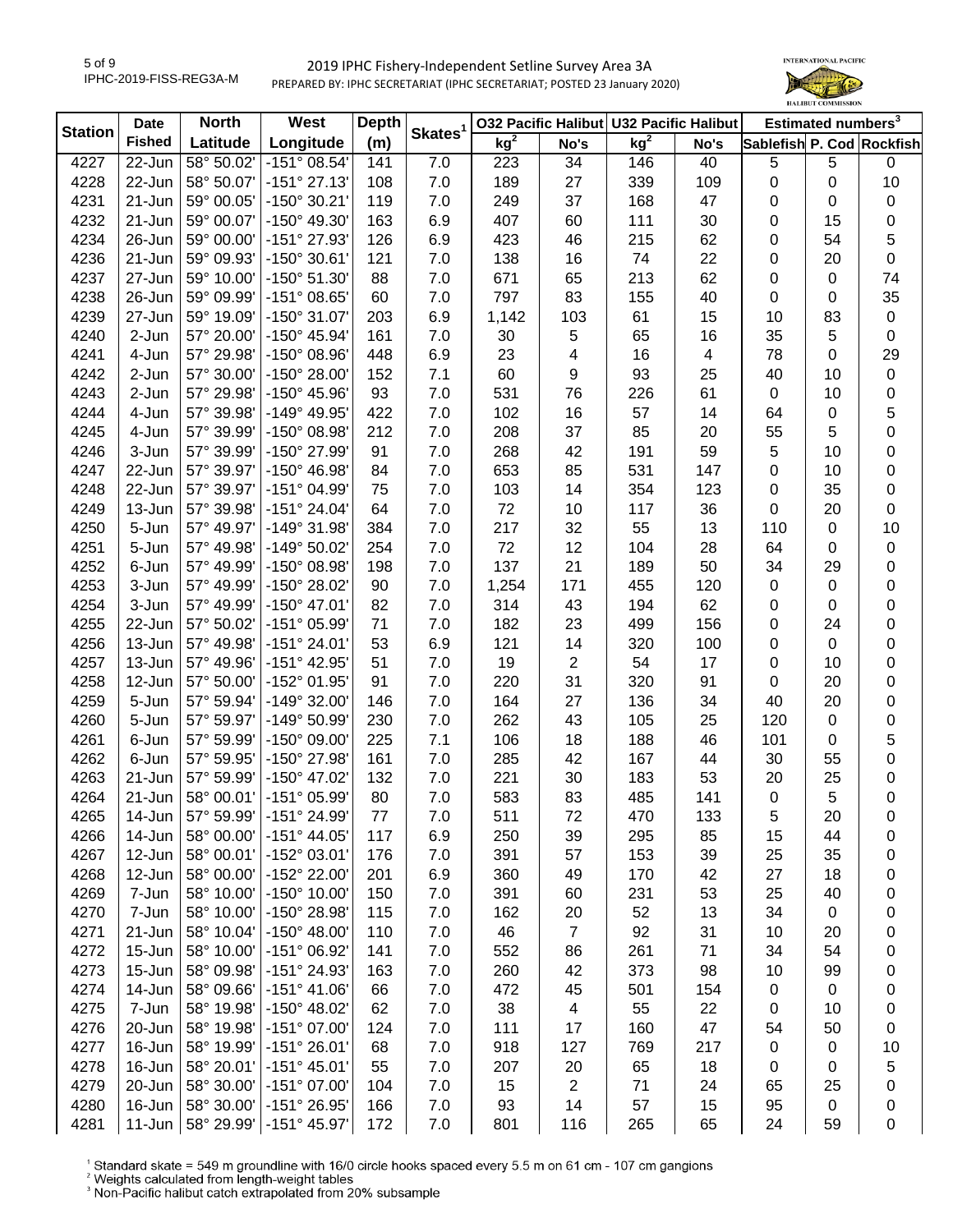

| <b>Station</b> | <b>Date</b>   | <b>North</b> | West                    | <b>Depth</b> |                     |                 |             | 032 Pacific Halibut U32 Pacific Halibut |      |                           | Estimated numbers <sup>3</sup> |             |
|----------------|---------------|--------------|-------------------------|--------------|---------------------|-----------------|-------------|-----------------------------------------|------|---------------------------|--------------------------------|-------------|
|                | <b>Fished</b> | Latitude     | Longitude               | (m)          | Skates <sup>1</sup> | kg <sup>2</sup> | No's        | kg <sup>2</sup>                         | No's | Sablefish P. Cod Rockfish |                                |             |
| 4283           | 19-Jun        | 58° 40.00'   | -151° 45.99'            | 128          | 7.0                 | 143             | 20          | 91                                      | 26   | 54                        | 10                             | $\pmb{0}$   |
| 4284           | 10-Jun        | 58° 40.00'   | -152° 06.02'            | 128          | 7.0                 | 366             | 47          | 153                                     | 41   | $\boldsymbol{0}$          | 5                              | $\pmb{0}$   |
| 4285           | 10-Jun        | 58° 48.91'   | -152° 06.06'            | 113          | 7.0                 | 351             | 26          | 57                                      | 18   | 0                         | 0                              | 10          |
| 4286           | 5-Aug         | 56° 19.48'   | -152° 47.45'            | 155          | 6.8                 | 222             | 34          | 151                                     | 42   | 34                        | 19                             | $\pmb{0}$   |
| 4287           | 5-Aug         | 56° 19.71'   | -153° 08.03'            | 128          | 7.0                 | 59              | 9           | 68                                      | 19   | 45                        | 20                             | 0           |
| 4288           | 20-Aug        | 56° 19.89'   | -153° 25.94'            | 60           | 7.0                 | 672             | 54          | 33                                      | 9    | $\mathbf 0$               | 0                              | 0           |
| 4289           | 17-Jun        | 56° 30.50'   | -152° 15.12'            | 199          | 7.0                 | 118             | 19          | 40                                      | 12   | 50                        | 20                             | 45          |
| 4290           | 16-Jun        | 56° 29.83'   | -152° 32.98'            | 271          | 7.0                 | 134             | 20          | 23                                      | 5    | 74                        | 0                              | $\mathbf 0$ |
| 4291           | 16-Jun        | 56° 30.04'   | -152° 51.07'            | 51           | 7.0                 | 122             | 16          | 377                                     | 106  | $\pmb{0}$                 | 30                             | 15          |
| 4292           | 15-Jun        | 56° 30.15'   | -153° 09.01'            | 73           | 7.0                 | 196             | 25          | 194                                     | 55   | 0                         | 0                              | 0           |
| 4293           | 7-Aug         | 56° 29.67'   | -153° 26.89'            | 86           | 6.8                 | 148             | 23          | 185                                     | 57   | 0                         | 0                              | 0           |
| 4294           | 6-Aug         | 56° 30.04'   | $-153^{\circ}$ 45.45'   | 64           | 6.8                 | 1,347           | 124         | 110                                     | 29   | 0                         | 24                             | 0           |
| 4295           | 4-Aug         | 56° 39.70'   | $-151°56.91'$           | 66           | 7.1                 | 940             | 109         | 252                                     | 74   | 0                         | 0                              | 6           |
| 4296           | 18-Jun        | 56° 40.06'   | -152° 15.06'            | 48           | 7.0                 | 229             | 24          | 111                                     | 35   | 0                         | 0                              | 0           |
| 4297           | 17-Jun        | 56° 39.90'   | -152° 33.89'            | 139          | 7.0                 | 255             | 39          | 137                                     | 35   | 15                        | 0                              | 0           |
| 4298           | 16-Jun        | 56° 38.26'   | -152° 51.66'            | 75           | 7.0                 | 359             | 38          | 144                                     | 40   | $\pmb{0}$                 | 0                              | 0           |
| 4299           | $15 - Jun$    | 56° 40.02'   | -153° 10.01'            | 148          | 7.0                 | 209             | 20          | 57                                      | 14   | 0                         | 5                              | 0           |
| 4300           | 7-Aug         | 56° 39.88'   | -153° 28.13'            | 146          | 7.0                 | 475             | 53          | 137                                     | 34   | 0                         | 0                              | 0           |
| 4301           | 7-Aug         | 56° 40.12'   | -153° 46.09'            | 97           | 7.0                 | 360             | 38          | 150                                     | 41   | 0                         | 5                              | 0           |
| 4302           | 3-Aug         | 56° 49.76'   | -151° 39.91'            | 326          | 7.0                 | 209             | 23          | 57                                      | 15   | 20                        | 0                              | 15          |
| 4303           | 3-Aug         | 56° 49.76'   | $-151°58.00'$           | 75           | 7.0                 | 1,027           | 111         | 187                                     | 51   | $\pmb{0}$                 | 5                              | $\mathbf 5$ |
| 4304           | 9-Jun         | 56° 49.93'   | -152° 16.05'            | 97           | 7.0                 | 658             | 89          | 301                                     | 76   | 0                         | 10                             | $\mathbf 0$ |
| 4305           | 9-Jun         | 56° 49.72'   | -152° 34.99'            | 139          | 7.0                 | 40              | $\,$ 5 $\,$ | 36                                      | 9    | 20                        | 5                              | 0           |
| 4306           | 10-Jun        | 56° 50.03'   | -152° 52.99'            | 66           | 6.9                 | 132             | 18          | 33                                      | 10   | $\boldsymbol{0}$          | 59                             | 0           |
| 4307           | 10-Jun        | 56° 49.95'   | $-153°$ 11.12           | 99           | 6.9                 | 320             | 37          | 188                                     | 51   | 5                         | 0                              | 0           |
| 4308           | $11-Jun$      | 56° 49.97'   | $-153°$ 29.11'          | 97           | 7.0                 | 233             | 26          | 158                                     | 42   | 0                         | 15                             | 0           |
| 4309           | 2-Jun         | 57° 00.00'   | -151° 39.93'            | 75           | 6.9                 | 417             | 53          | 310                                     | 86   | 0                         | 152                            | 5           |
| 4310           | 2-Jun         | 56° 59.97'   | $-151°59.12'$           | 82           | 6.9                 | 151             | 17          | 152                                     | 47   | 0                         | 24                             | 0           |
| 4311           | 8-Jun         | 56° 59.96'   | -152° 16.96'            | 75           | 7.0                 | 319             | 41          | 202                                     | 59   | 0                         | $\mathbf 0$                    | 0           |
| 4312           | 9-Jun         | 56° 59.90'   | -152° 35.07'            | 155          | 7.0                 | 271             | 36          | 104                                     | 26   | 20                        | 0                              | 0           |
| 4313           | 10-Jun        | 57° 00.03'   | -152° 54.23'            | 106          | 6.9                 | 254             | 30          | 208                                     | 56   | $\mathsf 0$               | 29                             | $\pmb{0}$   |
| 4314           | 4-Jun         | 57° 10.02'   | -151° 03.68'            | 406          | 7.0                 | 277             | 40          | 94                                      | 23   | 54                        | $\mathbf 0$                    | 15          |
| 4315           | 4-Jun         | 57° 10.02'   | -151° 22.02'            | 128          | 7.0                 | 284             | 45          | 199                                     | 49   | 0                         | 94                             | $\pmb{0}$   |
| 4316           | 3-Jun         | 57° 09.93'   | $-151^{\circ}$ 41.05'   | 71           | 6.9                 | 218             | 29          | 206                                     | 58   | 0                         | 25                             | 0           |
| 4317           | 2-Jun         | 57° 09.72'   | -151° 59.04'            | 71           | 7.0                 | 309             | 23          | 80                                      | 26   | 0                         | 20                             | 0           |
| 4318           | 8-Jun         | 57° 09.97'   | -152° 17.91'            | 80           | 7.0                 | 45              | 6           | 63                                      | 20   | 0                         | 25                             | 0           |
| 4319           | 8-Jun         | 57° 10.18'   | -152° 35.97'            | 97           | 6.9                 | 37              | 6           | 68                                      | 20   | 0                         | 103                            | 0           |
| 4320           | 1-Jun         | 57° 19.92'   | $-151^{\circ}$ 03.79    | 91           | 7.0                 | 378             | 52          | 234                                     | 65   | 0                         | 40                             | 0           |
| 4321           | 4-Jun         | 57° 20.00'   | -151° 23.22'            | 132          | 7.0                 | 377             | 59          | 377                                     | 99   | 0                         | 5                              | 0           |
| 4322           | 3-Jun         | 57° 19.96'   | $-151°$ 41.33'          | 62           | 7.0                 | 352             | 27          | 137                                     | 44   | 0                         | 74                             | 0           |
| 4323           | 3-Jun         | 57° 20.05'   | -151° 59.88'            | 73           | 7.0                 | 168             | 18          | 51                                      | 16   | 0                         | 15                             | 0           |
| 4324           | 7-Jun         | 57° 20.01'   | -152° 17.85'            | 40           | 6.9                 | 756             | 66          | 70                                      | 19   | 0                         | 15                             | 0           |
| 4325           | 1-Jun         | 57° 29.96'   | $-151°05.12'$           | 79           | 7.0                 | 33              | 3           | $\pmb{0}$                               | 0    | 0                         | 15                             | 0           |
| 4326           | 1-Jun         | 57° 29.98'   | -151° 23.06'            | 84           | 7.0                 | 185             | 26          | 129                                     | 38   | 5                         | 109                            | 0           |
| 4327           | 31-May        | 57° 30.02'   | -151° 42.06'            | 112          | 6.9                 | 150             | 21          | 167                                     | 47   | 10                        | 34                             | 0           |
| 4328           | 7-Jun         | 57° 30.11'   | -152° 00.98'            | 49           | 7.0                 | 534             | 46          | 191                                     | 54   | 0                         | 15                             | 0           |
| 4329           | 31-May        | 57° 40.03'   | -151° 43.02'            | 66           | 7.0                 | 129             | 15          | 158                                     | 47   | 0                         | 65                             | 0           |
| 4330           | 7-Jun         | 57° 39.90'   | $-151^{\circ}59.08'$    | 208          | 7.0                 | 629             | 91          | 433                                     | 109  | 0                         | 54                             | 0           |
| 4331           | 3-Jun         | 57° 30.11'   | -154° 55.09'            | 230          | 7.0                 | 177             | 27          | 102                                     | 26   | 60                        | 20                             | 0           |
| 4332           | 2-Jun         | 57° 40.57'   | -154° 34.88'            | 214          | 7.0                 | 189             | 23          | 130                                     | 34   | 55                        | 25                             | 0           |
| 4333           | 3-Jun         |              | 57° 39.69' -154° 54.23' | 232          | 6.9                 | 429             | 55          | 166                                     | 40   | 49                        | 5                              | 0           |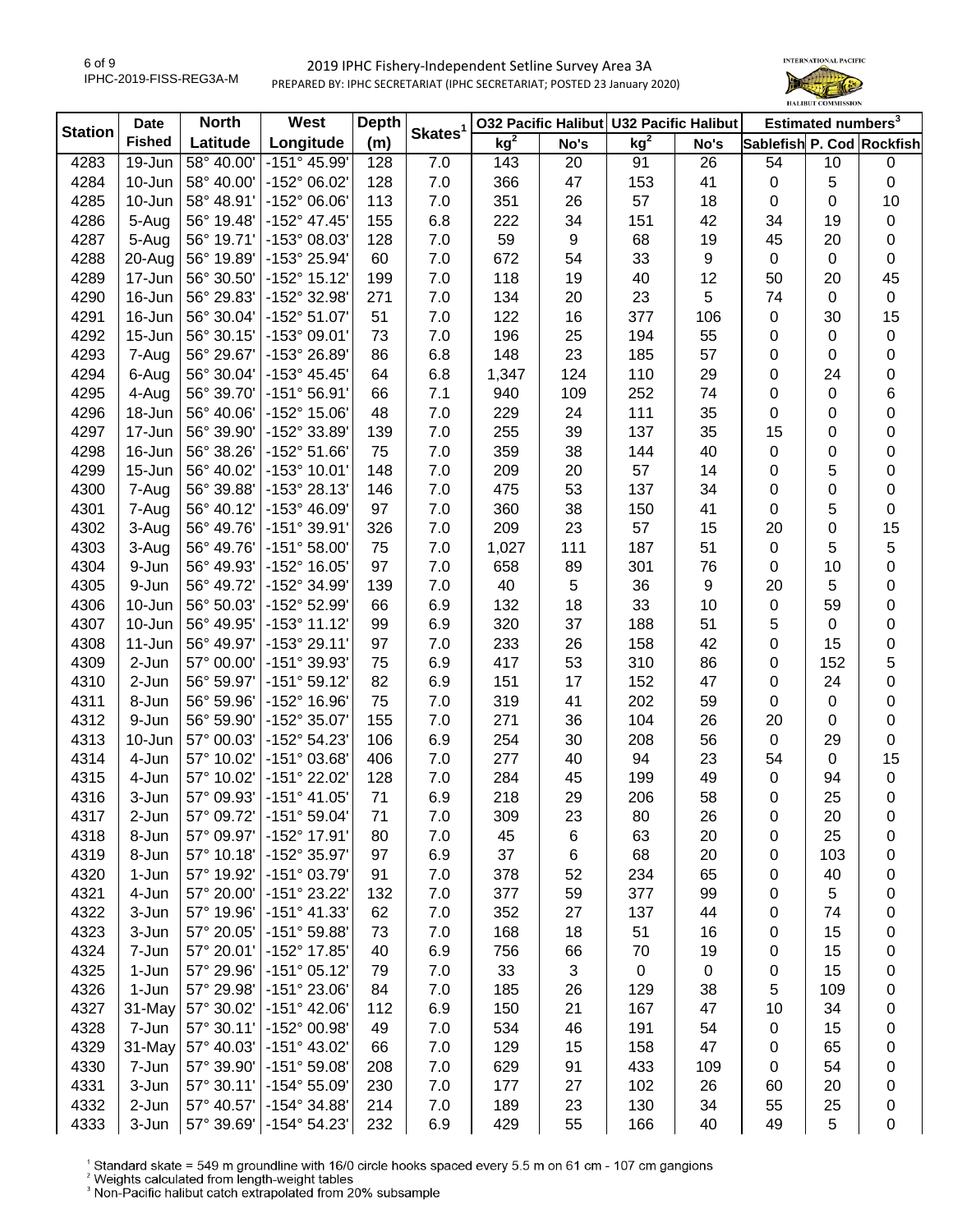

| <b>Station</b> | <b>Date</b>   | <b>North</b> | West                  | <b>Depth</b> |                     |                 |                | 032 Pacific Halibut U32 Pacific Halibut |                |                           | Estimated numbers <sup>3</sup><br>$\mathsf 0$<br>$\mathbf 0$<br>5<br>0<br>40<br>15<br>15<br>30<br>0<br>15<br>$\mathbf 0$<br>0<br>10<br>10<br>20<br>25<br>10<br>61<br>40<br>20<br>0<br>20<br>0<br>15<br>20<br>35<br>39<br>20<br>15 |                 |
|----------------|---------------|--------------|-----------------------|--------------|---------------------|-----------------|----------------|-----------------------------------------|----------------|---------------------------|-----------------------------------------------------------------------------------------------------------------------------------------------------------------------------------------------------------------------------------|-----------------|
|                | <b>Fished</b> | Latitude     | Longitude             | (m)          | Skates <sup>1</sup> | kg <sup>2</sup> | No's           | kg <sup>2</sup>                         | No's           | Sablefish P. Cod Rockfish |                                                                                                                                                                                                                                   |                 |
| 4334           | 3-Jun         | 57° 39.74'   | -155° 13.02'          | 291          | 6.9                 | 294             | 41             | 136                                     | 34             | 44                        |                                                                                                                                                                                                                                   | $\mathbf 0$     |
| 4335           | 2-Jun         | 57° 49.52'   | $-154^{\circ}$ 15.14' | 205          | 7.0                 | 237             | 30             | 125                                     | 32             | 50                        |                                                                                                                                                                                                                                   | 0               |
| 4336           | 2-Jun         | 57° 49.60'   | -154° 34.21'          | 227          | 7.0                 | 277             | 38             | 151                                     | 38             | 89                        |                                                                                                                                                                                                                                   | 0               |
| 4337           | 4-Jun         | 57° 50.16'   | -154° 52.96'          | 283          | 6.9                 | 259             | 38             | 229                                     | 58             | 25                        |                                                                                                                                                                                                                                   | 0               |
| 4338           | 31-May        | 57° 59.19'   | -153° 37.42'          | 141          | 7.0                 | 167             | 22             | 179                                     | 53             | 10                        |                                                                                                                                                                                                                                   | 0               |
| 4339           | 31-May        | 57° 59.72'   | -153° 55.95'          | 198          | 7.0                 | 515             | 64             | 170                                     | 45             | 50                        |                                                                                                                                                                                                                                   | 0               |
| 4340           | 5-Jun         | 57° 59.99'   | -154° 14.55'          | 240          | 7.0                 | 270             | 41             | 133                                     | 35             | 45                        |                                                                                                                                                                                                                                   | $\pmb{0}$       |
| 4341           | 19-Jun        | 58° 10.03'   | -153° 19.23'          | 106          | 7.0                 | 59              | 10             | 99                                      | 28             | 30                        |                                                                                                                                                                                                                                   | 0               |
| 4342           | 19-Jun        | 58° 10.02'   | -153° 37.82'          | 198          | 7.0                 | 664             | 78             | 153                                     | 38             | 35                        |                                                                                                                                                                                                                                   | 0               |
| 4343           | 6-Jun         | 58° 10.19'   | -153° 56.95'          | 216          | 7.0                 | 426             | 56             | 154                                     | 37             | 30                        |                                                                                                                                                                                                                                   | 0               |
| 4344           | 19-Jun        | 58° 19.74'   | -153° 20.22'          | 174          | 7.0                 | 253             | 35             | 75                                      | 19             | 30                        |                                                                                                                                                                                                                                   | 0               |
| 4345           | 6-Jun         | 58° 19.81'   | -153° 39.03'          | 174          | 7.1                 | 478             | 47             | 66                                      | 16             | 66                        |                                                                                                                                                                                                                                   | 0               |
| 4346           | 6-Jun         | 58° 19.96'   | -153° 58.13'          | 75           | 7.0                 | 353             | 32             | 73                                      | 23             | 0                         |                                                                                                                                                                                                                                   | 0               |
| 4347           | 20-Jun        | 58° 29.97'   | -153° 01.27'          | 172          | 6.8                 | 380             | 38             | 83                                      | 21             | 58                        |                                                                                                                                                                                                                                   | $\pmb{0}$       |
| 4348           | 18-Jun        | 58° 29.91'   | -153° 20.93'          | 179          | 7.1                 | 258             | 33             | 108                                     | 27             | 20                        |                                                                                                                                                                                                                                   | $\pmb{0}$       |
| 4349           | 18-Jun        | 58° 29.99'   | -153° 40.77'          | 91           | 7.0                 | 450             | 40             | 39                                      | 13             | $\pmb{0}$                 |                                                                                                                                                                                                                                   | $\pmb{0}$       |
| 4350           | $21 - Jun$    | 58° 40.03'   | -152° 44.22'          | 192          | 7.0                 | 107             | 16             | 78                                      | 21             | 10                        |                                                                                                                                                                                                                                   | $\pmb{0}$       |
| 4351           | 21-Jun        | 58° 40.03'   | -153° 03.28'          | 159          | 7.1                 | 491             | 61             | 181                                     | 49             | 10                        |                                                                                                                                                                                                                                   | 0               |
| 4352           | 18-Jun        | 58° 39.95'   | -153° 23.03'          | 53           | 7.0                 | 462             | 36             | 72                                      | 27             | 0                         |                                                                                                                                                                                                                                   | 0               |
| 4355           | 22-Jun        | 58° 49.99'   | -153° 03.83'          | 163          | 6.9                 | 329             | 32             | 42                                      | 10             | 10                        |                                                                                                                                                                                                                                   | 0               |
| 4356           | 27-Jun        | 59° 00.03'   | -151° 47.92'          | 132          | 7.0                 | 130             | 18             | 58                                      | 17             | 0                         |                                                                                                                                                                                                                                   | 0               |
| 4357           | 27-Jun        | 59° 01.66'   | -152° 05.50'          | 192          | 7.0                 | 582             | 77             | $77$                                    | 20             | 0                         |                                                                                                                                                                                                                                   | 0               |
| 4358           | 24-Jun        | 58° 59.91'   | -152° 27.97'          | 150          | 7.0                 | 17              | 3              | 43                                      | 11             | 20                        |                                                                                                                                                                                                                                   | 0               |
| 4359           | 24-Jun        | 58° 59.85'   | -152° 45.96'          | 168          | 7.0                 | 545             | 74             | 119                                     | 30             | 20                        |                                                                                                                                                                                                                                   | 0               |
| 4360           | 22-Jun        | 58° 59.96'   | -153° 05.98'          | 148          | 6.9                 | 465             | 45             | 29                                      | $\overline{7}$ | 0                         |                                                                                                                                                                                                                                   | 0               |
| 4361           | 30-Jun        | 59° 09.62'   | -152° 08.97'          | 141          | 7.1                 | 349             | 38             | 84                                      | 23             | 0                         |                                                                                                                                                                                                                                   | 0               |
| 4362           | 30-Jun        | 59° 10.07'   | -152° 26.31'          | 97           | 6.9                 | 222             | 25             | 115                                     | 32             | 0                         |                                                                                                                                                                                                                                   | 0               |
| 4363           | 29-Jun        | 59° 09.99'   | -152° 47.39'          | 137          | 7.0                 | 115             | 15             | 81                                      | 23             | 0                         |                                                                                                                                                                                                                                   | 0               |
| 4364           | 29-Jun        | 59° 10.01'   | -153° 05.93'          | 84           | 7.0                 | 137             | 11             | 26                                      | $\bf 8$        | 0                         |                                                                                                                                                                                                                                   | 0               |
| 4365           | 23-Jun        | 59° 10.00'   | -153° 26.38'          | 42           | 6.9                 | 364             | 33             | 57                                      | 16             | 0                         | 10                                                                                                                                                                                                                                | $\pmb{0}$       |
| 4366           | $15 - Jun$    | 59° 19.66'   | -152° 13.61'          | 77           | 7.0                 | 27              | 4              | 78                                      | 27             | 0                         | $\mathbf 0$                                                                                                                                                                                                                       | $\mathbf 0$     |
| 4367           | $15 - Jun$    | 59° 19.77'   | -152° 27.88'          | 71           | 7.1                 | $\pmb{0}$       | 0              | $\pmb{0}$                               | $\,0\,$        | 0                         | $\mathbf 0$                                                                                                                                                                                                                       | $\mathbf 0$     |
| 4368           | 29-Jun        | 59° 19.57'   | -152° 47.88'          | 80           | 7.0                 | $\overline{7}$  | 1              | 14                                      | 4              | 0                         | $\mathbf 0$                                                                                                                                                                                                                       | $\pmb{0}$       |
| 4369           | 28-Jun        | 59° 19.89'   | -153° 07.93'          | 49           | 7.0                 | 111             | 12             | 17                                      | 4              | 0                         | 0                                                                                                                                                                                                                                 | $\pmb{0}$       |
| 4370           | 9-Jun         | 59° 30.02'   | -151° 47.85'          | 77           | 6.8                 | 482             | 56             | 66                                      | 18             | 0                         | 0                                                                                                                                                                                                                                 | 0               |
| 4371           | 10-Jun        | 59° 30.05'   | -152° 08.59'          | 38           | 6.9                 | 111             | 12             | 170                                     | 53             | 0                         | 25                                                                                                                                                                                                                                | 0               |
| 4372           | 15-Jun        | 59° 29.59'   | -152° 29.02'          | 55           | 6.9                 | 90              | 10             | 50                                      | 13             | 0                         | 15                                                                                                                                                                                                                                | 0               |
| 4373           | 14-Jun        | 59° 29.88'   | -152° 48.91'          | 49           | 7.0                 | 99              | 10             | 17                                      | 5              | 0                         | 0                                                                                                                                                                                                                                 | 0               |
| 4374           | 14-Jun        | 59° 40.09'   | $-152°30.14'$         | 79           | 7.0                 | 243             | 17             | 36                                      | 10             | 0                         | 0                                                                                                                                                                                                                                 | 0               |
| 4375           | 13-Jun        | 59° 49.70'   | -152° 10.98'          | 46           | 7.0                 | 126             | 21             | 257                                     | 75             | 0                         | 0                                                                                                                                                                                                                                 | 0               |
| 4501           | 26-Jul        | 58° 00.93'   | -138° 08.35'          | 243          | 7.0                 | 517             | 57             | 45                                      | 13             | 40                        | 0                                                                                                                                                                                                                                 | 35              |
| 4503           | 15-Sep        | 58° 41.59'   | $-140^{\circ}$ 40.55' | 252          | 7.0                 | 240             | 24             | $\overline{\mathbf{4}}$                 | 1              | 25                        | 0                                                                                                                                                                                                                                 | 5               |
| 4504           | 15-Sep        | 58° 40.11'   | $-140^{\circ}$ 20.19' | 236          | 7.0                 | 393             | 38             | 21                                      | 6              | 15                        | 0                                                                                                                                                                                                                                 | 0               |
| 4505           | 14-Sep        | 58° 50.01'   | -140° 59.20'          | 441          | 7.0                 | 22              | 3              | 0                                       | 0              | 84                        | 0                                                                                                                                                                                                                                 | 10              |
| 4506           | 11-Sep        | 59° 00.04'   | $-141^{\circ}$ 18.16' | 532          | 7.0                 | 23              | 2              | 0                                       |                | 64                        |                                                                                                                                                                                                                                   | 10              |
|                | 13-Sep        |              |                       | 404          | 7.0                 |                 |                | 13                                      | 0              | 10                        | 0                                                                                                                                                                                                                                 | 30              |
| 4507           |               | 59° 30.77'   | -144° 36.82'          |              |                     | 363             | 32             |                                         | 4              | 45                        | 0                                                                                                                                                                                                                                 |                 |
| 4508           | 12-Sep        | 59° 29.59'   | -143° 37.04'          | 481          | 7.0                 | 120             | 9              | 0                                       | 0              | 85                        | 0                                                                                                                                                                                                                                 | 25              |
| 4509           | 12-Sep        | 59° 31.31'   | $-143°$ 17.15         | 534          | 7.0                 | 35              | $\overline{c}$ | 0                                       | 0              | 5                         | 0                                                                                                                                                                                                                                 | 0               |
| 4510           | 10-Sep        | 59° 31.77'   | -142° 36.06'          | 210          | 7.0                 | 1,518           | 140            | 31                                      | 9              |                           | 0                                                                                                                                                                                                                                 | 25              |
| 4511           | 10-Sep        | 59° 30.54'   | -142° 17.88'          | 188          | 7.0                 | 868             | 76             | 18                                      | 5              | 0                         | 0<br>5                                                                                                                                                                                                                            | 15<br>$\pmb{0}$ |
| 4512           | 8-Sep         | 59° 39.95'   | -140° 39.24'          | 49           | 6.9                 | 33              | $\overline{c}$ | $\pmb{0}$                               | 0              | 0                         |                                                                                                                                                                                                                                   |                 |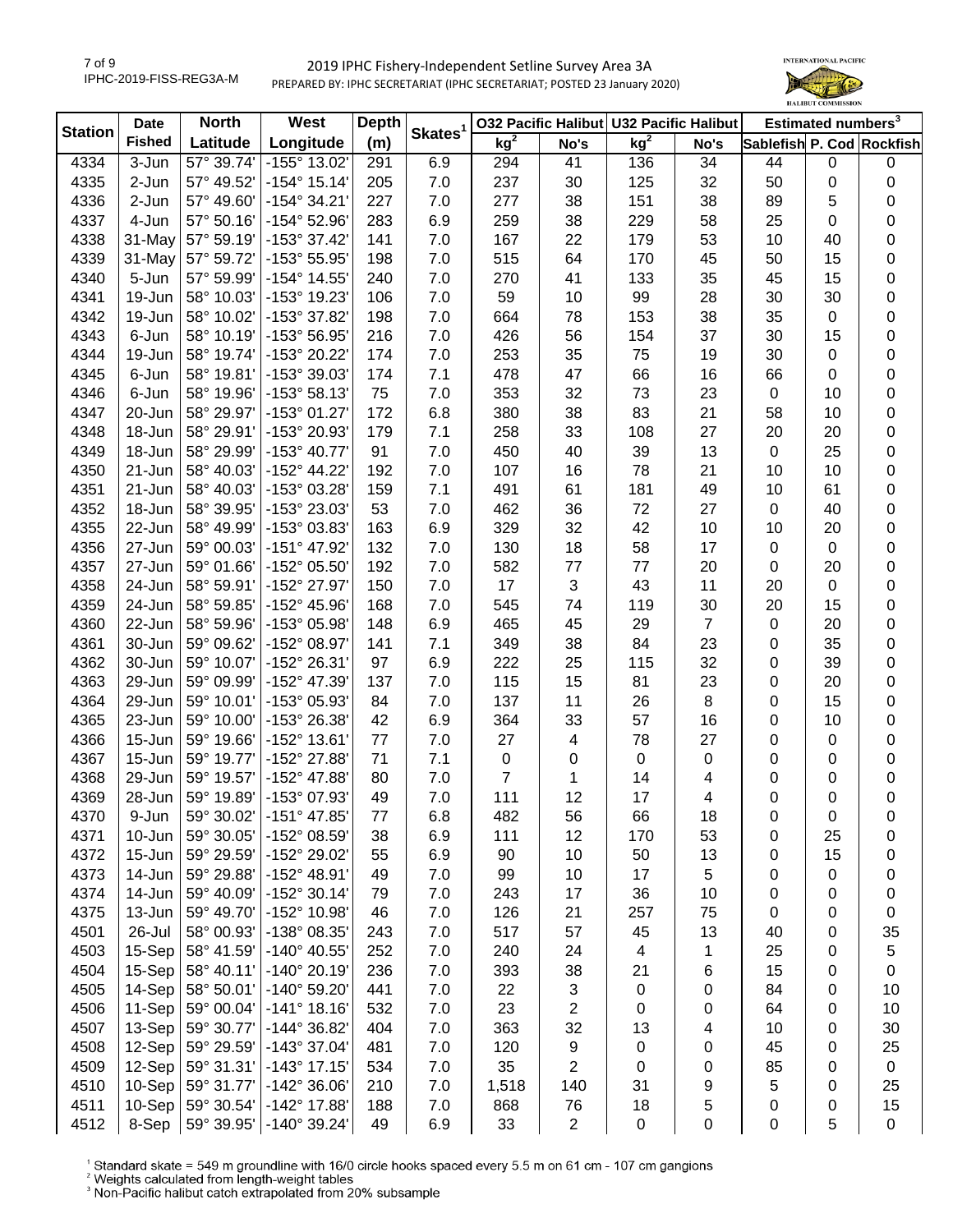

| <b>Station</b> | <b>Date</b>   | <b>North</b> | West                  | <b>Depth</b> | Skates <sup>1</sup> |                 |                | 032 Pacific Halibut U32 Pacific Halibut |                |                           | Estimated numbers <sup>3</sup> |             |
|----------------|---------------|--------------|-----------------------|--------------|---------------------|-----------------|----------------|-----------------------------------------|----------------|---------------------------|--------------------------------|-------------|
|                | <b>Fished</b> | Latitude     | Longitude             | (m)          |                     | kg <sup>2</sup> | No's           | kg <sup>2</sup>                         | No's           | Sablefish P. Cod Rockfish |                                |             |
| 4515           | 29-Aug        | 59° 50.82'   | -139° 40.57'          | 201          | 7.0                 | 608             | 31             | 18                                      | 5              | 0                         | 10                             | 0           |
| 4516           | 7-Sep         | 59° 48.21'   | $-141°37.84'$         | 33           | 6.8                 | 67              | 6              | 5                                       | 2              | 0                         | $\boldsymbol{0}$               | 0           |
| 4517           | 7-Sep         | 59° 59.91'   | $-141°23.18'$         | 99           | 7.0                 | 290             | 17             | 0                                       | 0              | 0                         | 0                              | 0           |
| 4518           | 3-Sep         | 59° 58.55'   | -143° 37.68'          | 196          | 6.8                 | 143             | 6              | 0                                       | 0              | 5                         | 0                              | 5           |
| 4519           | 3-Sep         | 59° 58.99'   | $-143°$ 19.00         | 130          | 7.0                 | 355             | 30             | 33                                      | 11             | 5                         | 0                              | 0           |
| 4520           | 5-Sep         | 59° 59.02'   | -142° 18.58'          | 59           | 7.0                 | 0               | $\mathbf 0$    | 0                                       | 0              | 0                         | 0                              | 0           |
| 4521           | 6-Sep         | 59° 57.92'   | -141° 59.32'          | 31           | 7.0                 | 15              | 1              | 0                                       | 0              | 0                         | 0                              | $\mathbf 0$ |
| 4522           | 6-Jun         | 59° 30.01'   | -145° 35.30'          | 355          | 7.0                 | 131             | 18             | 11                                      | 3              | 50                        | 0                              | 74          |
| 4523           | 5-Jun         | 59° 30.01'   | -144° 56.28'          | 296          | 7.0                 | 321             | 36             | 8                                       | 3              | 15                        | 0                              | 15          |
| 4524           | 7-Jun         | 59° 29.99'   | -146° 15.86'          | 37           | 6.9                 | 650             | 67             | 129                                     | 34             | 0                         | 0                              | $\pmb{0}$   |
| 4525           | 5-Jun         | 59° 39.76'   | $-144^{\circ} 56.15'$ | 146          | 7.0                 | 0               | 0              | 0                                       | 0              | 0                         | 0                              | 0           |
| 4526           | 5-Jun         | 59° 39.99'   | -145° 15.99'          | 113          | 7.0                 | 0               | 0              | 0                                       | 0              | 0                         | 0                              | 0           |
| 4527           | 4-Jun         | 59° 50.01'   | $-145^{\circ}$ 14.30  | 130          | 7.0                 | 54              | 3              | 3                                       | 1              | 0                         | 0                              | $\mathbf 0$ |
| 4528           | 1-Jul         | 59° 50.11'   | $-145^{\circ}$ 34.01  | 99           | 7.0                 | 16              | $\overline{2}$ | 11                                      | 3              | 0                         | 0                              | $\mathbf 0$ |
| 4529           | 4-Jun         | 59° 49.77'   | -144° 36.99'          | 18           | 7.0                 | 1,920           | 99             | 28                                      | $\overline{7}$ | 0                         | 0                              | $\pmb{0}$   |
| 4530           | $1-Jul$       | 60° 00.09'   | -145° 33.97'          | 90           | 7.0                 | 240             | 23             | 69                                      | 21             | 0                         | 0                              | $\pmb{0}$   |
| 4531           | 16-Jun        | 60° 00.07'   | $-145°53.01'$         | 84           | 7.0                 | 393             | 28             | 63                                      | 18             | 0                         | 0                              | 0           |
| 4532           | 18-Jun        | 60° 09.86'   | $-146°57.48'$         | 276          | 7.0                 | 1,057           | 98             | 76                                      | 19             | 15                        | 74                             | 0           |
| 4533           | 18-Jun        | 60° 09.91'   | -146° 31.98'          | 132          | 7.0                 | 113             | 12             | 20                                      | 5              | 0                         | 35                             | 0           |
| 4534           | 2-Jul         | 60° 10.00'   | $-144^{\circ} 59.05'$ | 27           | 7.0                 | 574             | 49             | 86                                      | 24             | 0                         | 5                              | 0           |
| 4535           | 3-Jul         | 60° 09.01'   | $-144^{\circ}$ 39.07  | 22           | 7.0                 | 273             | 26             | 150                                     | 46             | 0                         | 5                              | 0           |
| 4536           | 25-Jun        | 60° 18.95'   | -148° 10.35'          | 218          | 7.0                 | 685             | 38             | 35                                      | 10             | 0                         | 50                             | 10          |
| 4537           | 17-Jun        | 60° 19.49'   | -146° 11.02'          | 20           | 7.0                 | 58              | 6              | 66                                      | 19             | 0                         | 5                              | $\pmb{0}$   |
| 4538           | 18-Jun        | 60° 20.99'   | -146° 48.99'          | 283          | 7.0                 | 485             | 56             | 58                                      | 15             | 5                         | 5                              | $\mathbf 0$ |
| 4539           | 25-Jun        | 60° 38.91'   | $-147^{\circ} 50.00'$ | 234          | 7.0                 | 421             | 39             | 112                                     | 32             | 15                        | 45                             | 20          |
| 4540           | 23-Jun        | 60° 40.04'   | -147° 30.93'          | 48           | 7.0                 | 524             | 42             | 33                                      | 8              | 0                         | 0                              | 25          |
| 4541           | 27-Jun        | 60° 49.99'   | -147° 28.55'          | 216          | 7.0                 | 643             | 46             | 13                                      | 3              | 0                         | 45                             | 15          |
| 4542           | 28-Jun        | 60° 59.97'   | $-146^{\circ}$ 47.40  | 335          | 7.0                 | 1,280           | 91             | 90                                      | 23             | 10                        | 25                             | 10          |
| 4543           | 24-Jun        | 61° 00.84'   | -148° 09.55'          | 144          | 7.0                 | 0               | $\pmb{0}$      | 0                                       | 0              | 0                         | $\boldsymbol{0}$               | $\pmb{0}$   |
| 4544           | 24-Jun        | 61° 09.95'   | $-147^{\circ}$ 49.40  | 163          | 7.0                 | 127             | 5              | 0                                       | 0              | 0                         | $\boldsymbol{0}$               | 0           |
| 4545           | 16-Jun        | 58° 40.00'   | $-148°$ 14.79         | 421          | 6.9                 | 316             | 33             | $\pmb{0}$                               | 0              | 69                        | 0                              | 10          |
| 4546           | 14-Jul        | 59° 39.80'   | $-149°52.01'$         | 208          | 7.1                 | 551             | 68             | 49                                      | 11             | 10                        | 45                             | $\pmb{0}$   |
| 4547           | 10-Jul        | 59° 59.86'   | -148° 32.06'          | 88           | 7.0                 | 149             | 12             | 12                                      | 4              | 0                         | 59                             | $\pmb{0}$   |
| 4548           | $10 -$ Jul    | 59° 59.99'   | $-148°$ 12.71'        | 108          | 7.0                 | 721             | 56             | 106                                     | 30             | 0                         | 35                             | $\mathbf 0$ |
| 4550           | 26-Jun        | 59° 09.95'   | $-151^{\circ}$ 27.94  | 33           | 7.0                 | 707             | 51             | 51                                      | 13             | 0                         | 0                              | 5           |
| 4551           | 27-Jun        | 59° 19.88'   | -150° 49.98'          | 196          | 7.0                 | 189             | 13             | 0                                       | 0              | 0                         | 20                             | 0           |
| 4552           | 11-Jun        | 58° 20.02'   | -152° 04.04'          | 121          | 6.9                 | 378             | 32             | 86                                      | 22             | 0                         | 88                             | 0           |
| 4553           | 11-Jun        | 58° 29.99'   | -152° 06.05'          | 46           | 7.0                 | 557             | 56             | 125                                     | 34             | 0                         | 0                              | 51          |
| 4554           | 10-Jun        | 58° 39.99'   | -152° 23.73'          | 91           | 7.0                 | 381             | 35             | 303                                     | 88             | 0                         | 119                            | 0           |
| 4555           | 19-Jun        | 58° 50.50'   | $-151^{\circ}$ 46.02' | 106          | 7.0                 | 414             | 48             | 186                                     | 52             | 0                         | 5                              | 15          |
| 4556           | 1-Jun         | 57° 40.12'   | -154° 15.85'          | 38           | 7.0                 | 186             | 25             | 148                                     | 47             | 0                         | 10                             | $\mathbf 0$ |
| 4557           | 1-Jun         | 57° 40.01'   | -153° 56.53'          | 194          | 7.0                 | 742             | 79             | 88                                      | 23             | 0                         | 145                            | 10          |
| 4558           | 31-May        | 57° 50.66'   | -153° 56.32'          | 152          | 7.0                 | 6               | 1              | 8                                       | 3              | 25                        | 5                              | 0           |
| 4559           | 4-Jun         | 57° 49.23'   | -155° 10.09'          | 29           | 7.1                 | 318             | 24             | 82                                      | 24             | 0                         | 10                             | 0           |
| 4560           | 4-Jun         | 57° 58.60'   | -154° 54.34'          | 48           | 6.9                 | 358             | 34             | 130                                     | 38             | 0                         | 29                             | 0           |
| 4562           | 5-Jun         | 58° 10.04'   | -154° 13.39'          | 73           | 6.7                 | 891             | 76             | 164                                     | 45             | 0                         | 0                              | 0           |
| 4563           | 20-Jun        | 58° 20.03'   | -153° 00.65'          | 55           | 7.0                 | 152             | 14             | 113                                     | 36             | 0                         | 5                              | 0           |
| 4564           | 20-Jun        | 58° 30.68'   | -152° 42.89'          | 60           | 7.0                 | 192             | 21             | 51                                      | 16             | 0                         | 5                              | 0           |
| 4565           | 22-Jun        | 58° 59.05'   | -153° 21.10'          | 37           | 7.0                 | 260             | 19             | 32                                      | 10             | 0                         | 10                             | 0           |
| 4566           | 23-Jun        | 59° 11.49'   | $-153^{\circ}$ 41.21  | 40           | 7.0                 | 124             | 9              | 33                                      | 10             | 0                         | 10                             | 0           |
| 4567           | 23-Jun        | 59° 17.24'   | -153° 45.09'          | 24           | 6.9                 | 70              | 9              | 21                                      | 5              | 0                         | $\boldsymbol{0}$               | 0           |